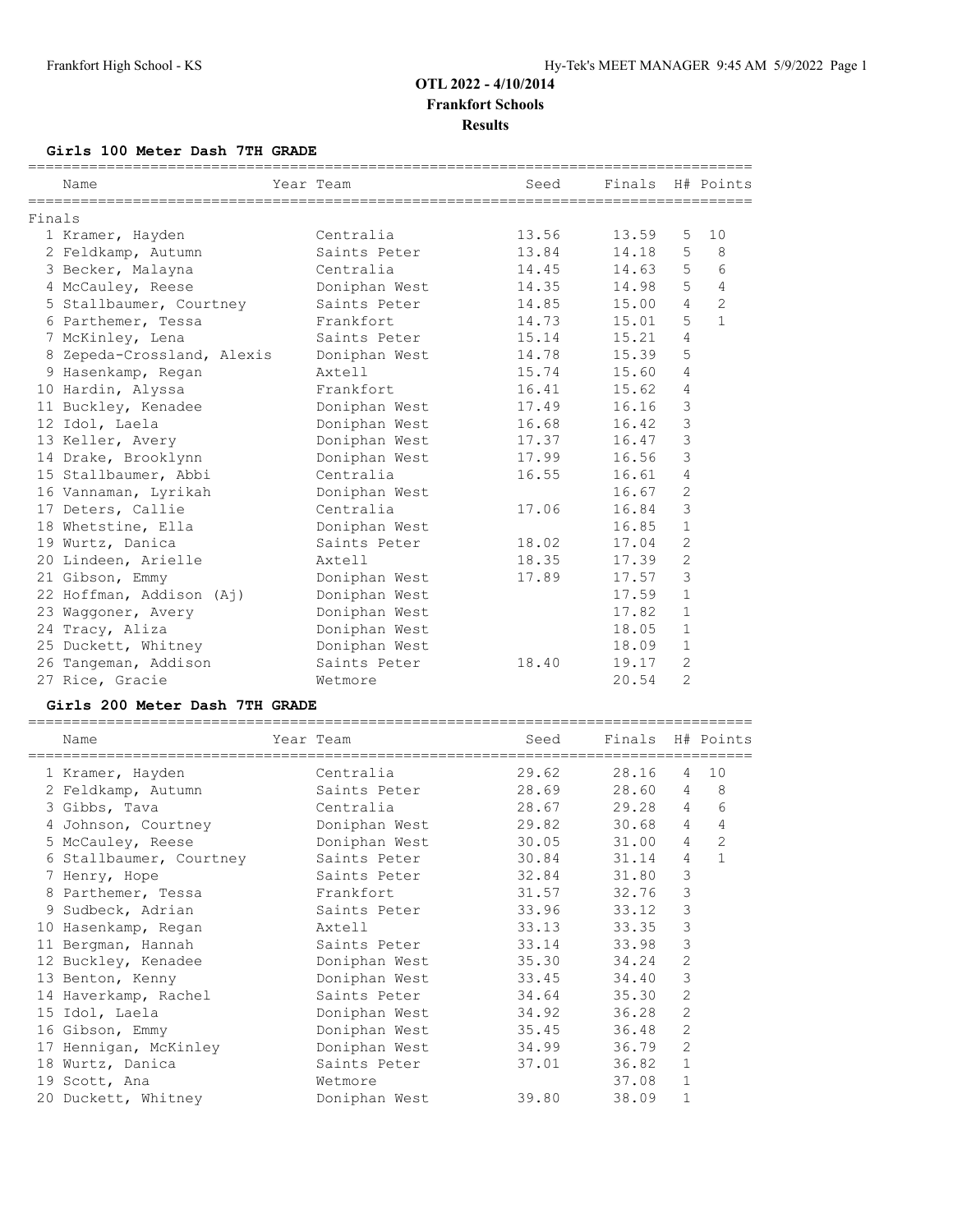**....Girls 200 Meter Dash 7TH GRADE**

| 21 Lindeen, Arielle | Axtell        | 39.78 | 38.37 1 |  |
|---------------------|---------------|-------|---------|--|
| -- Keller, Avery    | Doniphan West | 35.67 | NT 2    |  |

#### **Girls 400 Meter Dash 7TH GRADE**

=================================================================================== ad Finals H# Point

| Name                 | Year Team     | seed    | Finals  |                | H# Points      |
|----------------------|---------------|---------|---------|----------------|----------------|
| 1 Gibbs, Tava        | Centralia     | 1:07.45 | 1:05.86 | 2              | 10             |
| 2 Feldkamp, Autumn   | Saints Peter  | 1:06.52 | 1:06.41 | 2              | 8              |
| 3 Falk, Kayte        | Doniphan West | 1:07.45 | 1:06.90 | $\mathbf{2}$   | 6              |
| 4 Henry, Hope        | Saints Peter  | 1:12.38 | 1:10.19 | $\mathbf{2}$   | 4              |
| 5 McCauley, Reese    | Doniphan West | 1:10.45 | 1:12.04 | $\overline{2}$ | $\mathfrak{D}$ |
| 6 Detweiler, Katelyn | Axtell        | 1:13.02 | 1:12.88 | $\mathcal{L}$  |                |
| 7 Becker, Jaysa      | Centralia     | 1:17.12 | 1:16.39 | $\mathbf{1}$   |                |
| 8 Buckley, Kenadee   | Doniphan West | 1:21.10 | 1:20.40 | $\mathbf{1}$   |                |
| 9 Sauvage, Marissa   | Onaga         | 1:21.44 | 1:23.10 | 1              |                |
| 10 Lindeen, Arielle  | Axtell        | 1:39.71 | 1:26.29 | $\mathbf{1}$   |                |
| 11 Wurtz, Danica     | Saints Peter  | 1:24.64 | 1:26.31 |                |                |
| -- Keller, Avery     | Doniphan West | 1:25.45 | NΤ      |                |                |

#### **Girls 800 Meter Run 7TH GRADE**

================================================================================

| Name             | Year Team     | Seed    | Finals Points |    |
|------------------|---------------|---------|---------------|----|
| 1 Rempe, Keelyn  | Centralia     | 2:51.57 | 2:44.57       | 10 |
| 2 Kramer, Hayden | Centralia     | 2:44.03 | 2:51.09       | 8  |
| 3 Falk, Kayte    | Doniphan West | 3:03.57 | 2:52.21       | 6  |
| 4 Foster, Andi   | Doniphan West | 2:59.52 | 2:57.51       | 4  |
| 5 Haug, Logan    | Saints Peter  | 2:59.85 | 2:58.85       | 2  |
| 6 Wagner, Mary   | Axtell        | 3:42.51 | 3:38.48       |    |
| 7 Falk, Lily     | Onaga         | 4:09.33 | 4:24.04       |    |

#### **Girls 1600 Meter Run 7TH GRADE**

| Name                 | Year Team     | Seed    | Finals Points |     |
|----------------------|---------------|---------|---------------|-----|
| 1 Rempe, Keelyn      | Centralia     | 6:19.06 | 6:05.40       | 1 O |
| 2 Becker, Jaysa      | Centralia     | 6:24.90 | 6:17.45       | 8   |
| 3 Wommack, Kamber    | Wetmore       | 6:51.30 | 6:53.94       | 6   |
| 4 Benton, Kenny      | Doniphan West | 7:52.16 | 7:44.43       | 4   |
| 5 Hennigan, McKinley | Doniphan West |         | 7:46.49       | 2   |
| 6 Wagner, Mary       | Axtell        | 7:59.41 | 8:17.46       |     |
|                      |               |         |               |     |

#### **Girls 3200 Meter Run 7TH GRADE**

| Name            |                      |  | Year Team     |          | Seed | Finals Points |     |  |  |
|-----------------|----------------------|--|---------------|----------|------|---------------|-----|--|--|
| 1 Foster, Andi  |                      |  | Doniphan West | 15:15.20 |      | 14:27.00      | 1 N |  |  |
| 2 Hammes, Grace |                      |  | Saints Peter  | 15:04.11 |      | 14:47.00      | 8   |  |  |
| 3 Benton, Kenny |                      |  | Doniphan West | 16:18.00 |      | 16:24.00      | 6   |  |  |
|                 | 4 Hennigan, McKinley |  | Doniphan West | 16:35.44 |      | 17:20.00      | 4   |  |  |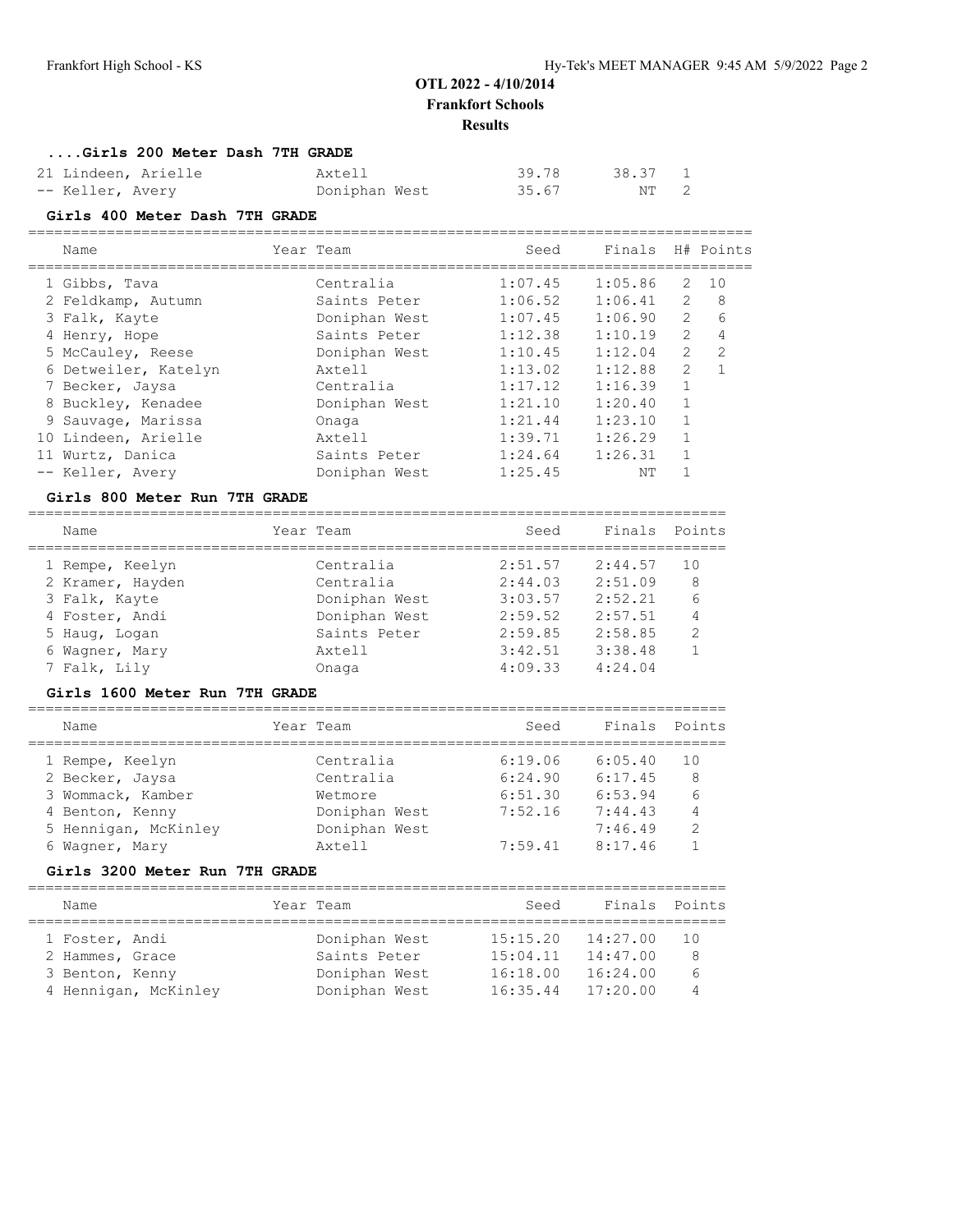## **Girls 100 Yard Hurdles 7TH GRADE**

| Name                     | Year Team     | Seed  | Finals |                | H# Points      |
|--------------------------|---------------|-------|--------|----------------|----------------|
| 1 Becker, Malayna        | Centralia     | 18.22 | 17.86  | 3              | 10             |
| 2 Parthemer, Tessa       | Frankfort     | 18.14 | 17.89  | 3              | 8              |
| 3 Haverkamp, Josie       | Centralia     | 20.25 | 19.61  | 3              | 6              |
| 4 Koch, Leila            | Frankfort     | 20.33 | 19.87  | 3              | 4              |
| 5 Anderson, Sarah        | Saints Peter  | 22.14 | 20.19  | $\overline{2}$ | $\mathfrak{D}$ |
| 6 Sudbeck, Adrian        | Saints Peter  | 19.84 | 20.56  | 3              | $\mathbf{1}$   |
| 7 Rawles, Brianna        | Doniphan West | 19.97 | 21.66  | 3              |                |
| 8 Dorsey, MaKenzie       | Onaga         | 20.54 | 22.28  | $\mathfrak{D}$ |                |
| 9 Carlson, Kennedy       | Saints Peter  | 22.04 | 22.32  | $\mathfrak{D}$ |                |
| 10 Gibson, Emmy          | Doniphan West | 26.16 | 22.84  | $\mathbf{1}$   |                |
| 11 Milligan, Kyla        | Wetmore       | 25.04 | 23.05  | $\mathbf{1}$   |                |
| 12 Hoffman, Addison (Aj) | Doniphan West | 23.84 | 23.45  | 2              |                |
| 13 Niehues, Emma         | Saints Peter  | 23.74 | 24.68  | $\mathfrak{D}$ |                |
| 14 Whetstine, Ella       | Doniphan West | 26.33 | 27.55  |                |                |
|                          |               |       |        |                |                |

## **Girls 4x100 Meter Relay 7TH GRADE**

| Team                        | Seed                        | Finals Points |                |
|-----------------------------|-----------------------------|---------------|----------------|
| 1 Centralia 'A'             | 55.00                       | 56.42         | 10             |
| 1) Becker, Malayna          | 2) Kramer, Hayden           |               |                |
| 3) Wells, Taylee            | 4) Rempe, Keelyn            |               |                |
| 2 Saints Peter and Paul 'A' | 58.20                       | 57.92         | 8              |
| 1) Stallbaumer, Courtney    | 2) McKinley, Lena           |               |                |
| 3) Bergman, Hannah          | 4) Feldkamp, Autumn         |               |                |
| 3 Doniphan West 'A'         | 59.85                       | 1:00.40       | 6              |
| 1) Johnson, Courtney        | 2) Andrews, Gracie          |               |                |
| 3) Rawles, Brianna          | 4) Zepeda-Crossland, Alexis |               |                |
| 4 Frankfort, 'A'            | $1:05.00$ $1:01.62$         |               | 4              |
| 1) Parthemer, Tessa         | 2) Hardin, Alyssa           |               |                |
| 3) Haug, Mylee              | 4) Koch, Leila              |               |                |
| 5 Wetmore 'A'               |                             | 1:11.98       | $\mathfrak{D}$ |
| 1) Fischer, Taygan          | 2) Oakley, Zoey             |               |                |
| 3) Milligan, Kyla           | 4) Stidman, Makayla         |               |                |

## **Girls 4x200 Meter Relay 7TH GRADE**

| Team                        |    | Seed                        | Finals Points |               |
|-----------------------------|----|-----------------------------|---------------|---------------|
| 1 Centralia 'A'             |    | $2:06.71$ $2:04.60$         |               | 1 O           |
| 1) Haverkamp, Josie         |    | 2) Wells, Taylee            |               |               |
| 3) Niehues, Kyra            | 4) | Rempe, Keelyn               |               |               |
| 2 Doniphan West 'A'         |    | $2:08.59$ $2:11.32$         |               | 8             |
| 1) Buckley, Kenadee         |    | 2) Andrews, Gracie          |               |               |
| 3) Rawles, Brianna          |    | 4) Zepeda-Crossland, Alexis |               |               |
| 3 Saints Peter and Paul 'A' |    | $2:18.07$ $2:13.23$         |               | 6             |
| 1) Carlson, Kennedy         | 2) | Sudbeck, Adrian             |               |               |
| 3) McKinley, Lena           | 4) | Hammes, Grace               |               |               |
| 4 Frankfort 'A'             |    | $2:19.50$ $2:14.38$         |               | 4             |
| 1) Schneider, Jennifer      |    | 2) Smith, Justice           |               |               |
| 3) Haug, Mylee              | 4) | Koch, Leila                 |               |               |
| 5 Wetmore 'A'               |    | $2:36.15$ $2:33.02$         |               | $\mathcal{P}$ |
| 1) Oakley, Zoey             | 2) | Stidman, Makayla            |               |               |
|                             |    |                             |               |               |

================================================================================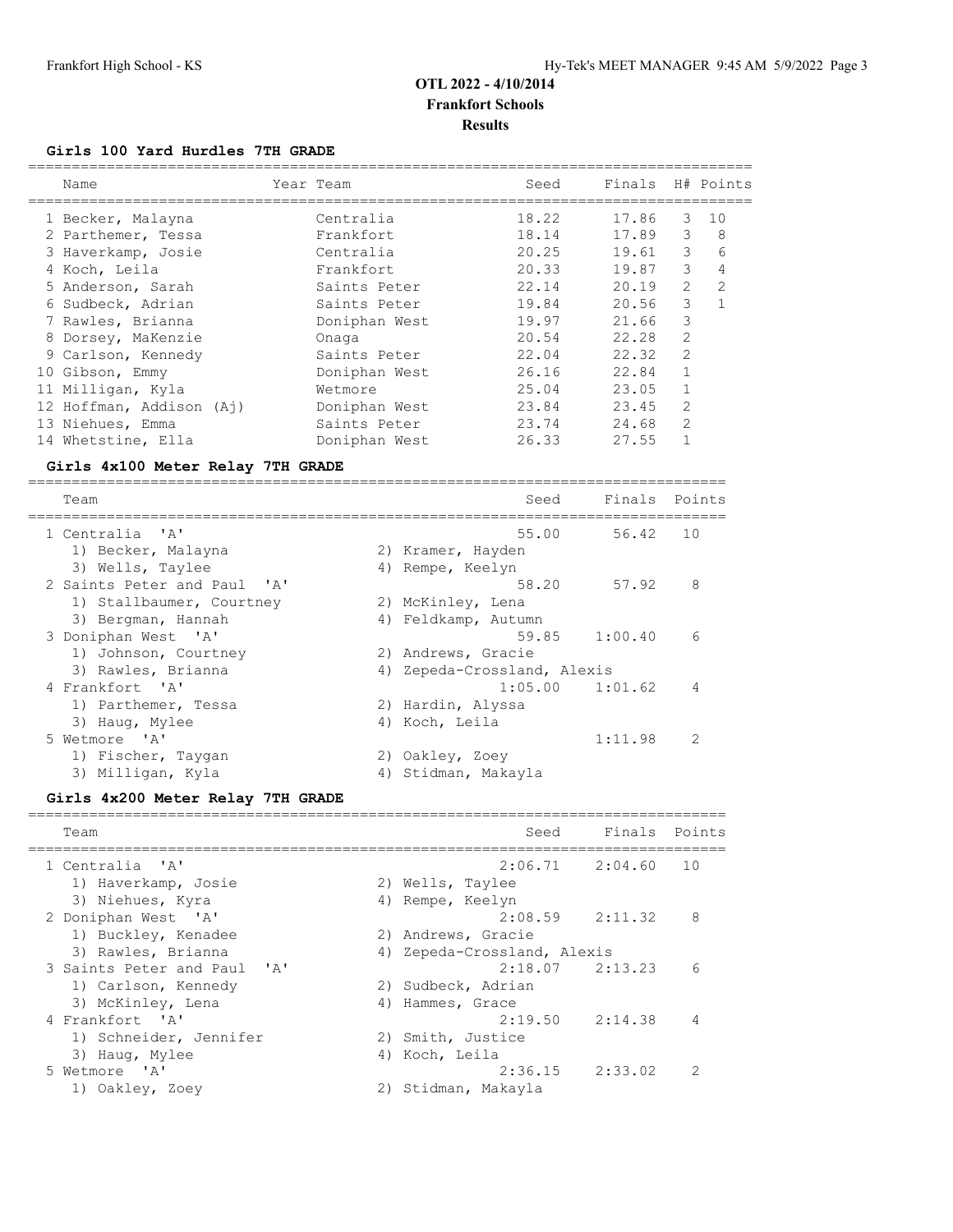## **OTL 2022 - 4/10/2014**

**Frankfort Schools**

#### **Results**

**....Girls 4x200 Meter Relay 7TH GRADE**

3) Fischer, Taygan (4) Wommack, Kamber

## **Girls 800 Sprint Medley 7TH GRADE**

| Team                        |    | Seed                        | Finals Points |               |
|-----------------------------|----|-----------------------------|---------------|---------------|
| 1 Doniphan West 'A'         |    | $2:12.37$ $2:12.31$         |               | 10            |
| 1) Rawles, Brianna          |    | 2) Zepeda-Crossland, Alexis |               |               |
| 3) Johnson, Courtney        |    | 4) Foster, Andi             |               |               |
| 2 Saints Peter and Paul 'A' |    | $2:20.70$ $2:17.65$         |               | 8             |
| 1) Steinlage, Makenzie      |    | 2) Holthaus, Nia            |               |               |
| 3) Haug, Logan              |    | 4) Henry, Hope              |               |               |
| 3 Centralia 'A'             |    | $2:16.07$ $2:20.70$         |               | 6             |
| 1) Becker, Jaysa            |    | 2) Stallbaumer, Abbi        |               |               |
| 3) Koch, Jacie              |    | 4) Niehues, Kyra            |               |               |
| 4 Frankfort 'A'             |    | 2:34.00                     | 2:28.97       | 4             |
| 1) Johnson, Caylee          |    | 2) Hardin, Alyssa           |               |               |
| 3) Smith, Justice           | 4) | Haug, Mylee                 |               |               |
| 5 Wetmore 'A'               |    | 2:42.70                     | 2:37.57       | $\mathcal{P}$ |
| 1) Oakley, Zoey             |    | 2) Milligan, Kyla           |               |               |
| 3) Stidman, Makayla         | 4) | Wommack, Kamber             |               |               |
|                             |    |                             |               |               |

#### **Girls High Jump 7TH GRADE**

| Name                  | Year Team     | Seed        | Finals       | Points |
|-----------------------|---------------|-------------|--------------|--------|
| 1 Gibbs, Tava         | Centralia     | $5 - 00.00$ | $5 - 00.00$  | 10     |
| 2 Johnson, Courtney   | Doniphan West | $4 - 06.00$ | $J4 - 06.00$ | 8      |
| 3 Falk, Kayte         | Doniphan West | $4 - 08.00$ | $J4 - 06.00$ | 6      |
| 4 Steinlage, Makenzie | Saints Peter  | $4 - 00.00$ | $4 - 02.00$  | 3      |
| 4 Haverkamp, Josie    | Centralia     | $4 - 06.00$ | $4 - 02.00$  | 3      |
| 6 Holthaus, Nia       | Saints Peter  | $4 - 00.00$ | $J3 - 08.00$ |        |
| 7 Anderson, Sarah     | Saints Peter  | $4 - 00.00$ | $3 - 06.00$  |        |
|                       |               |             |              |        |

#### **Girls Pole Vault 7TH GRADE**

| Name            | Year Team | Seed        | Finals Points |     |
|-----------------|-----------|-------------|---------------|-----|
| 1 Becker, Jaysa | Centralia | 7-06.00     | 7-06.00       | 1 N |
| 2 Wells, Taylee | Centralia | $6 - 00.00$ | $6 - 00.00$   |     |

## **Girls Long Jump 7TH GRADE**

|    | Name                                     | Year Team |                              | Seed                         | Finals                       | Points              |
|----|------------------------------------------|-----------|------------------------------|------------------------------|------------------------------|---------------------|
|    | 1 Gibbs, Tava<br>2 Stallbaumer, Courtney |           | Centralia<br>Saints Peter    | $15 - 03.50$<br>$13 - 08.00$ | $15 - 05.25$<br>$14 - 10.00$ | 10<br>8             |
|    | 3 Foster, Andi                           |           | Doniphan West                | $15 - 06.00$                 | $14 - 08.25$                 | 6                   |
|    | 4 McCauley, Reese<br>5 Hasenkamp, Regan  |           | Doniphan West<br>Axtell      | $13 - 01.50$<br>$11 - 06.50$ | $12 - 05.50$<br>$11 - 11.50$ | 4<br>$\mathfrak{D}$ |
|    | 6 Bergman, Hannah                        |           | Saints Peter                 | $11 - 03.00$                 | $11 - 10.50$                 |                     |
|    | 7 Carlson, Kennedy<br>8 Niehues, Emma    |           | Saints Peter<br>Saints Peter | $11 - 01.50$<br>$10 - 11.00$ | $10 - 10.00$<br>$10 - 05.00$ |                     |
|    | 9 Fischer, Taygan                        |           | Wetmore                      | $10 - 03.50$                 | $10 - 03.00$                 |                     |
| 10 | Dorsey, MaKenzie                         |           | Onaga                        | $9 - 04.00$                  | $10 - 01.75$                 |                     |
|    |                                          |           |                              |                              |                              |                     |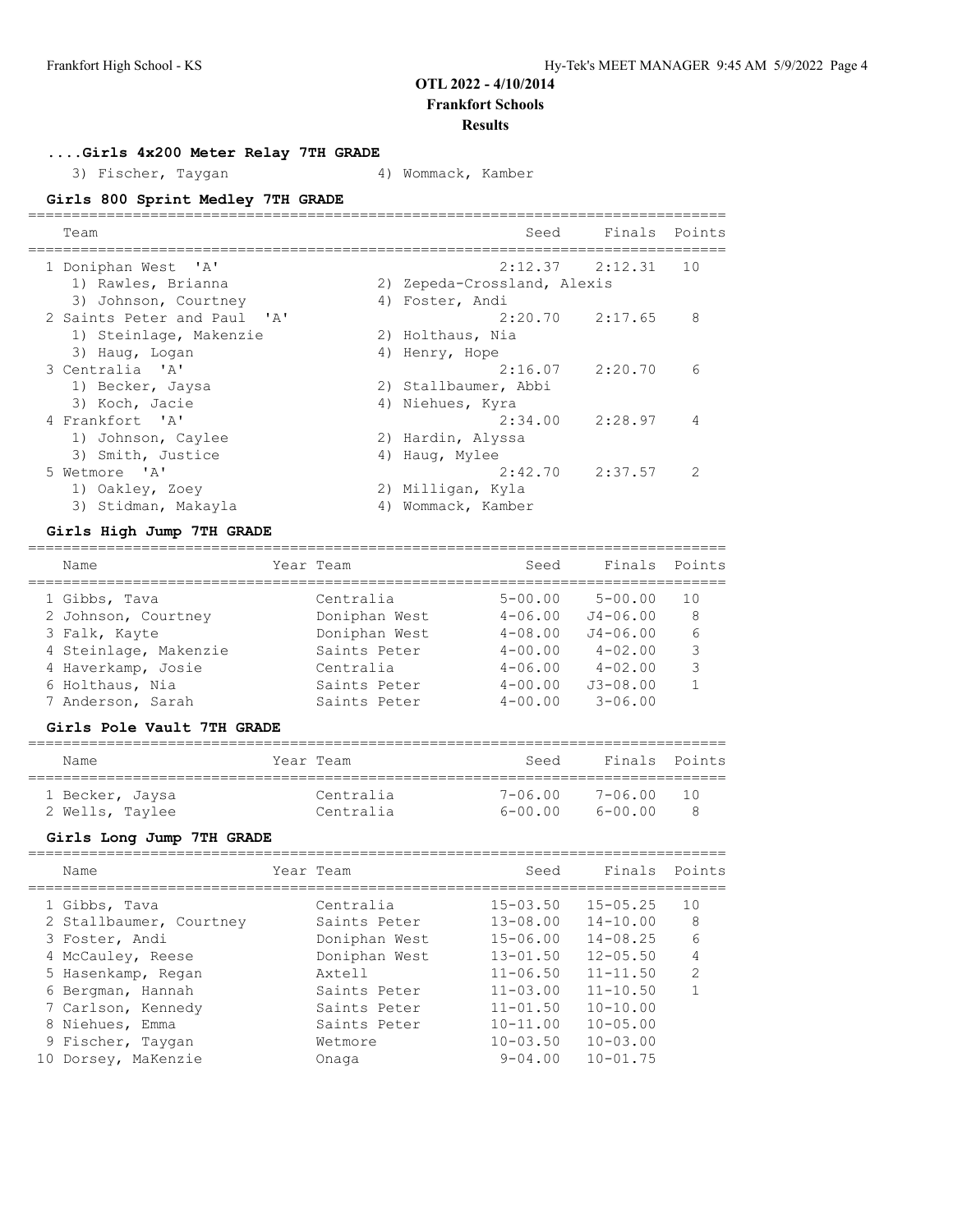## **....Girls Long Jump 7TH GRADE**

| 11 Tracy, Aliza      | Doniphan West | $9 - 07.50$ | $9 - 07.50$ |
|----------------------|---------------|-------------|-------------|
| 12 Vannaman, Lyrikah | Doniphan West | $9 - 02.00$ | $9 - 04.25$ |
| 13 Anderson, Sarah   | Saints Peter  | $9 - 07.50$ | $9 - 03.00$ |
| 13 Root, AnnaMaria   | Trov          | $9 - 08.50$ | $9 - 03.00$ |
| 15 Duckett, Whitney  | Doniphan West | $9 - 07.75$ | $9 - 00.00$ |
| 16 Falk, Lily        | Onaga         | $9 - 07.50$ | $8 - 09.75$ |
| 17 Sauvage, Marissa  | Onaga         | $9 - 01.00$ | $8 - 09.00$ |
| 18 Tangeman, Addison | Saints Peter  | $8 - 01.50$ | $8 - 03.00$ |
| 19 Mullins, Violet   | Troy          | $9 - 00.00$ | $6 - 09.50$ |

## **Girls Triple Jump 7TH GRADE**

|   | Name                  | Year Team     | Seed         | Finals       | Points         |
|---|-----------------------|---------------|--------------|--------------|----------------|
|   | 1 Falk, Kayte         | Doniphan West | $29 - 06.00$ | $31 - 05.00$ | 10             |
|   | 2 Haverkamp, Josie    | Centralia     | $30 - 04.00$ | $29 - 11.00$ | 8              |
|   | 3 McKinley, Lena      | Saints Peter  | $27 - 01.00$ | $26 - 05.00$ | 6              |
|   | 4 Becker, Malayna     | Centralia     | $26 - 06.00$ | $26 - 02.00$ | 4              |
|   | 5 Stallbaumer, Abbi   | Centralia     | $24 - 00.50$ | $23 - 09.50$ | $\mathfrak{D}$ |
|   | 6 Holthaus, Nia       | Saints Peter  | $24 - 09.00$ | $22 - 09.00$ |                |
|   | 7 Hammes, Grace       | Saints Peter  | $24 - 05.00$ | $22 - 08.00$ |                |
| 8 | Wommack, Kamber       | Wetmore       | $23 - 08.50$ | $22 - 07.00$ |                |
|   | 9 Steinlage, Makenzie | Saints Peter  | $23 - 10.00$ | $22 - 03.00$ |                |
|   | 10 Vannaman, Lyrikah  | Doniphan West | $17 - 03.00$ | $21 - 04.00$ |                |
|   | 11 Niehues, Emma      | Saints Peter  | $23 - 02.00$ | $20 - 00.50$ |                |

## **Girls Shot Put 7TH GRADE**

| Name                 | Year Team<br>,,,,,,,,,,,,,,,,,,,,,,, | Seed                  | Finals Points             |                |
|----------------------|--------------------------------------|-----------------------|---------------------------|----------------|
| 1 Detweiler, Katelyn | Axtell                               |                       | $30 - 00.00$ $31 - 01.00$ | 10             |
| 2 Strathman, Maggie  | Axtell                               |                       | $33 - 03.00$ $30 - 05.75$ | 8              |
| 3 Keebler, Lydia     | Doniphan West                        |                       | $28 - 08.00$ 29-03.50     | 6              |
| 4 Nordhus, Caroline  | Saints Peter                         | $28 - 00.50$          | $28 - 04.75$              | 4              |
| 5 Andrews, Gracie    | Doniphan West                        |                       | $30 - 06.50$ $28 - 02.50$ | $\overline{2}$ |
| 6 Haug, Logan        | Saints Peter                         | 28-00.00              | $26 - 06.25$              | $\mathbf{1}$   |
| 7 Haug, Mylee        | Frankfort                            |                       | $23 - 03.50$ $26 - 04.50$ |                |
| 8 Marten, Laney      | Onaga                                | $26 - 06.50$          | $26 - 01.75$              |                |
| 9 Kuhnert, Layla     | Doniphan West                        | 24-09.00              | $25 - 10.50$              |                |
| 10 Koch, Jacie       | Centralia                            |                       | $28 - 08.50$ $25 - 03.00$ |                |
| 11 Owen, Jayden      | Doniphan West                        | 28-11.00              | $25 - 02.00$              |                |
| 12 Niehues, Kyra     | Centralia                            |                       | $26 - 06.00$ $24 - 05.50$ |                |
| 13 Deters, Callie    | Centralia                            | $24 - 02.75$          | $23 - 07.50$              |                |
| 14 Broxterman, Ava   | Axtell                               | $24-10.00$ $22-10.25$ |                           |                |
| 15 Feldkamp, Alina   | Centralia                            | $23 - 06.00$          | $22 - 05.50$              |                |
| 16 Waggoner, Avery   | Doniphan West                        | 22-00.00              | $19 - 10.00$              |                |
| 17 Scott, Ana        | Wetmore                              |                       | $19 - 03.00$              |                |
| 18 Root, AnnaMaria   | Trov                                 | 19-02.50              | $18 - 07.50$              |                |
| 19 Rice, Gracie      | Wetmore                              | 17-09.00              | $18 - 01.50$              |                |
| 20 Haverkamp, Rachel | Saints Peter                         | 19-05.00              | $17 - 07.50$              |                |
| 21 Johnson, Caylee   | Frankfort                            | $17 - 04.50$          | $17 - 06.25$              |                |
| 22 Bennett, Taylor   | Saints Peter                         | 16-09.00              | $16 - 00.25$              |                |
| 23 Mullins, Violet   | Troy                                 | $17 - 01.50$          | $15 - 04.50$              |                |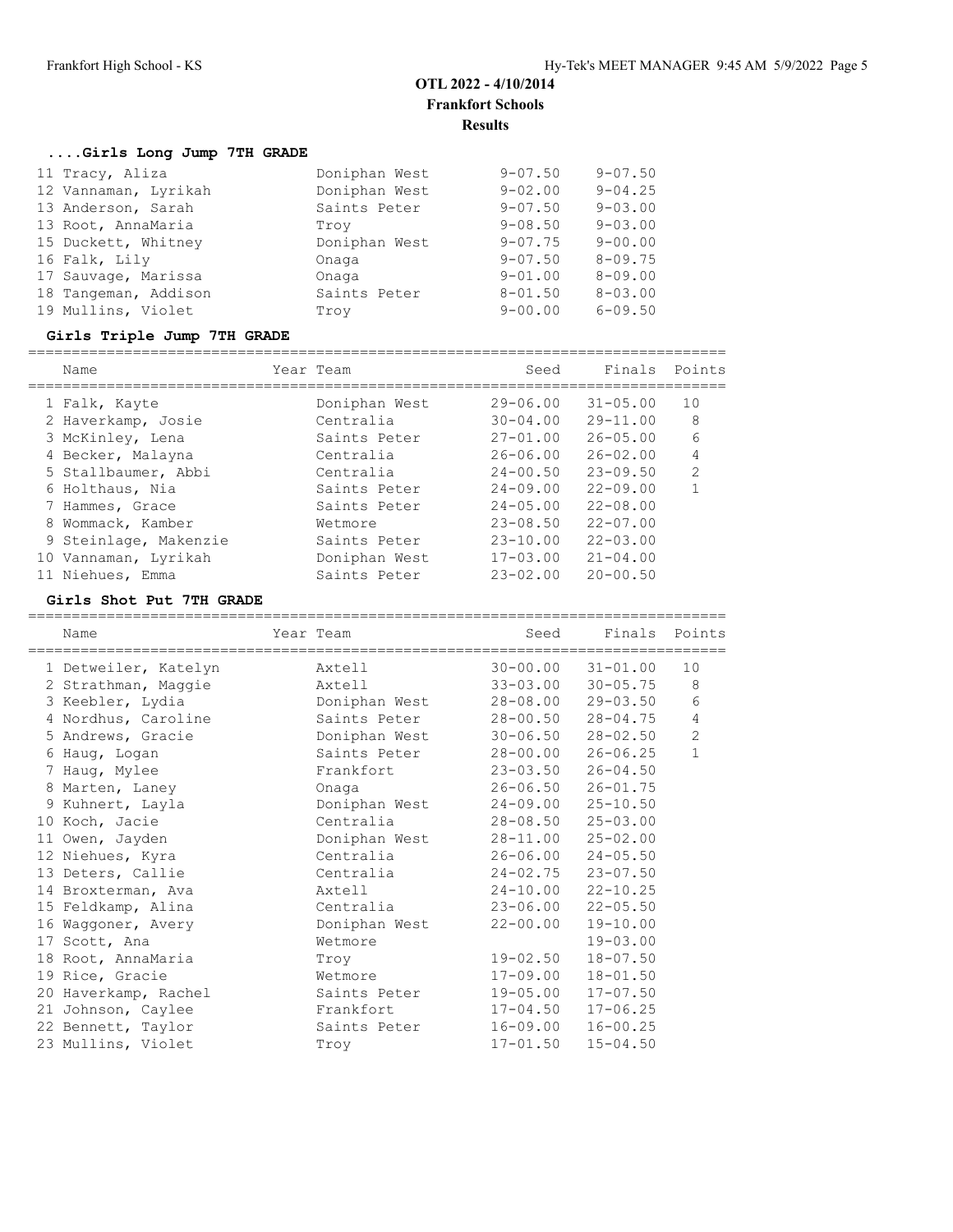## **Girls Discus Throw 7TH GRADE**

| Name                              | Year Team                                                                                                                                                                                                                      | Seed<br>__________________________________ | Finals Points             |                |
|-----------------------------------|--------------------------------------------------------------------------------------------------------------------------------------------------------------------------------------------------------------------------------|--------------------------------------------|---------------------------|----------------|
| 1 Andrews, Gracie                 | Doniphan West                                                                                                                                                                                                                  | 63-06                                      | 63-03                     | 10             |
| 2 Detweiler, Katelyn              | Axtell in the set of the set of the set of the set of the set of the set of the set of the set of the set of the set of the set of the set of the set of the set of the set of the set of the set of the set of the set of the |                                            | $62 - 05$ $60 - 00.50$    | 8              |
| 3 Koch, Jacie                     | Centralia                                                                                                                                                                                                                      | $60 - 07.50$                               | $59 - 04$                 | 6              |
| 4 Niehues, Kyra                   | Centralia                                                                                                                                                                                                                      |                                            | $60 - 02$ $56 - 06.50$    | $\overline{4}$ |
| 5 Keebler, Lydia                  | Doniphan West                                                                                                                                                                                                                  | $57 - 07$                                  | $54 - 05$                 | 2              |
| 6 Owen, Jayden                    | Doniphan West                                                                                                                                                                                                                  | $65 - 07$                                  | $53 - 08$                 | $\mathbf{1}$   |
| 7 Marten, Laney                   | Onaga                                                                                                                                                                                                                          | $59 - 05$                                  | $53 - 05$                 |                |
| 8 Drake, Brooklynn                | Doniphan West                                                                                                                                                                                                                  | $53 - 09$                                  | $53 - 00$                 |                |
| 9 Nordhus, Caroline               | Saints Peter                                                                                                                                                                                                                   | $60 - 03$                                  | $52 - 11$                 |                |
| 10 Kuhnert, Layla                 | Doniphan West                                                                                                                                                                                                                  |                                            | $52 - 08$ $50 - 08.50$    |                |
| 11 Strathman, Maggie              | Axtell                                                                                                                                                                                                                         | 66-05                                      | $50 - 03$                 |                |
| 12 Feldkamp, Alina                | Centralia                                                                                                                                                                                                                      | $52 - 08.50$                               | $49 - 08$                 |                |
| 13 Haverkamp, Rachel Saints Peter |                                                                                                                                                                                                                                |                                            | $52 - 02.50$ $48 - 01.50$ |                |
| 14 Broxterman, Ava                | Axtell                                                                                                                                                                                                                         | $53 - 09$                                  | $46 - 11$                 |                |
| 15 Tangeman, Addison              | Saints Peter                                                                                                                                                                                                                   | $50 - 10$                                  | $45 - 05$                 |                |
| 16 Rice, Gracie                   | Wetmore                                                                                                                                                                                                                        |                                            | $43 - 01$ $44 - 04.50$    |                |
| 17 Waggoner, Avery                | Doniphan West                                                                                                                                                                                                                  | $54 - 00$                                  | $42 - 06$                 |                |
| 18 Deters, Callie                 | Centralia                                                                                                                                                                                                                      | $41 - 01$                                  | $39 - 10$                 |                |
| 19 Scott, Ana                     | Wetmore                                                                                                                                                                                                                        |                                            | $37 - 05$                 |                |
| 20 Bennett, Taylor                | Saints Peter                                                                                                                                                                                                                   | $35 - 08$                                  | $36 - 09$                 |                |
| 21 Falk, Lily                     | Onaga                                                                                                                                                                                                                          | $40 - 06$                                  | $36 - 03$                 |                |
| 22 Mullins, Violet                | Troy                                                                                                                                                                                                                           | $35 - 05$                                  | $32 - 04$                 |                |
| 22 Root, AnnaMaria                | Troy                                                                                                                                                                                                                           | $35 - 10$                                  | $32 - 04$                 |                |

#### **Girls 100 Meter Dash 8TH GRADE**

| Name                     | Year Team     | Seed                    | Finals H# Points |                |                |
|--------------------------|---------------|-------------------------|------------------|----------------|----------------|
| 1 Kruse, Saige           | Frankfort     | ==============<br>13.65 | 13.89            | 4              | 10             |
| 2 Keller, Kya            | Doniphan West | 14.24                   | 14.23            | $\overline{4}$ | 8              |
| 3 Hammes, Natalie        | Saints Peter  | 13.84                   | 14.34            | $\overline{4}$ | 6              |
| 4 Smith, Jaidyn          | Doniphan West | 14.04                   | 14.39            | $\overline{4}$ | $\overline{4}$ |
| 5 Haskin, Jadyn          | Onaga         | 14.58                   | 14.57            | $\overline{4}$ | 2              |
| 6 Hermesch, Ellie        | Saints Peter  | 14.72                   | 14.62            | 3              | 0.50           |
| 6 Lewis, Lillian         | Doniphan West | 14.97                   | 14.62            | 3              | 0.50           |
| 8 DeChant, Addison       | Onaga         | 14.54                   | 14.69            | 4              |                |
| 9 Denton, Brooklyn       | Doniphan West | 14.64                   | 15.06            | 3              |                |
| 10 Porting, Grace        | Axtell        | 15.53                   | 15.11            | 3              |                |
| 11 Hyde, Laci            | Frankfort     | 15.23                   | 15.13            | 3              |                |
| 12 Chartier, Braelynn    | Doniphan West | 15.45                   | 15.33            | 3              |                |
| 13 Christopher, Kennadee | Troy          | 15.74                   | 15.67            | 2              |                |
| 14 Wade, Alaina          | Frankfort     | 15.80                   | 15.82            | 2              |                |
| 15 Wessel, Sadie         | Frankfort     | 17.76                   | 18.25            | $\overline{2}$ |                |
| 16 Schell, Justice       | Centralia     | 18.22                   | 18.44            | 2              |                |
| 17 Jones, Haylee         | Onaga         |                         | 18.48            | $\mathbf{1}$   |                |
| 18 Frehe, Sydney         | Saints Peter  | 18.39                   | 18.49            | 2              |                |
| 19 Strathman, Hailey     | Centralia     | 19.53                   | 19.74            | $\mathbf{1}$   |                |
| 20 Tincher, Shannon      | Wetmore       |                         | 21.64            | $\mathbf 1$    |                |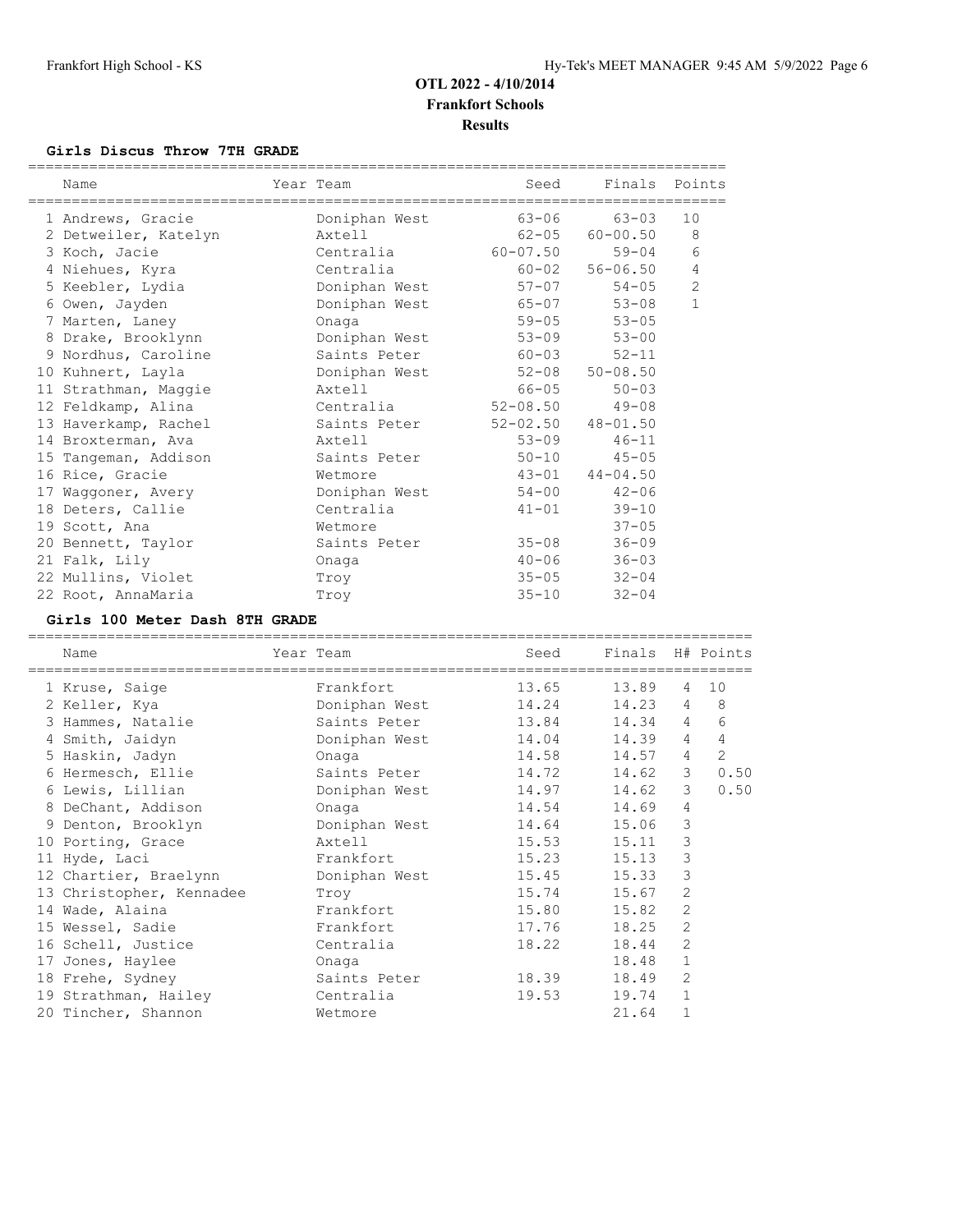#### **Girls 200 Meter Dash 8TH GRADE**

| Name                     | Year Team     | Seed  | Finals H# Points |                |    |
|--------------------------|---------------|-------|------------------|----------------|----|
| 1 Whetstine, Harper      | Troy          | 28.90 | 28.80            | 3              | 10 |
| 2 Kruse, Saige           | Frankfort     | 29.04 | 29.72            | 3              | 8  |
| 3 Dalinghaus, Ashlyn     | Frankfort     | 29.17 | 29.92            | 3              | 6  |
| 4 Smith, Jaidyn          | Doniphan West | 29.16 | 30.34            | 3              | 4  |
| 5 Haskin, Jadyn          | Onaga         |       | 30.44            | $\mathbf{1}$   | 2  |
| 6 Hammes, Natalie        | Saints Peter  | 29.24 | 30.48            | 3              |    |
| 7 Kramer, Melissa        | Centralia     | 30.60 | 30.58            | 2              |    |
| 8 Keller, Kya            | Doniphan West | 30.01 | 30.77            | 3              |    |
| 9 Porting, Grace         | Axtell        | 33.36 | 32.23            | $\mathfrak{D}$ |    |
| 10 Lewis, Lillian        | Doniphan West | 31.62 | 32.28            | $\mathfrak{D}$ |    |
| 11 Wapp, Macey           | Frankfort     | 33.98 | 32.34            | 1              |    |
| 12 Christopher, Kennadee | Trov          | 33.04 | 34.21            | 2              |    |
| 13 Schell, Justice       | Centralia     | 40.41 | 39.34            |                |    |
|                          |               |       |                  |                |    |

#### **Girls 400 Meter Dash 8TH GRADE**

===================================================================================

| Name                  | Year Team     | Seed    | Finals  |                | H# Points      |
|-----------------------|---------------|---------|---------|----------------|----------------|
| 1 Whetstine, Harper   | Trov          | 1:07.11 | 1:04.29 | 2              | 10             |
| 2 Dalinghaus, Ashlyn  | Frankfort     | 1:08.57 | 1:07.32 | 2              | -8             |
| 3 Kruse, Saige        | Frankfort     | 1:10.75 | 1:10.22 | $\mathcal{L}$  | 6              |
| 4 Hermesch, Ellie     | Saints Peter  | 1:09.54 | 1:11.35 | $\overline{2}$ | $\overline{4}$ |
| 5 Strathman, Natalee  | Axtell        |         | 1:20.66 |                | -2             |
| 6 McClellan, Calliegh | Axtell        | 1:23.74 | 1:21.22 | 2              | $\overline{1}$ |
| 7 Schell, Justice     | Centralia     | 1:41.33 | 1:43.61 |                |                |
| 8 Strathman, Hailey   | Centralia     | 2:00.90 | 2:02.83 | $\mathbf{1}$   |                |
| -- Denton, Brooklyn   | Doniphan West | 1:09.66 | NΤ      | $\mathcal{D}$  |                |

#### **Girls 800 Meter Run 8TH GRADE**

| Name                | Year Team    | Seed    | Finals  | Points         |
|---------------------|--------------|---------|---------|----------------|
| 1 Talley, Meleah    | Centralia    | 2:47.70 | 2:41.84 | 1 O            |
| 2 Dressman, Annie   | Frankfort    | 2:56.45 | 2:47.95 | 8              |
| 3 Thompson, Cora    | Centralia    | 2:56.16 | 2:59.77 | 6              |
| 4 Schmelzle, Sarah  | Saints Peter | 3:04.40 | 3:06.66 | 4              |
| 5 Buessing, Avery   | Axtell       | 3:01.73 | 3:07.62 | $\overline{2}$ |
| 6 Judd, Nicole      | Troy         | 3:12.40 | 3:08.37 |                |
| 7 Hasenkamp, Alyssa | Axtell       | 3:09.05 | 3:24.48 |                |
| 8 Cochran, Layla    | Wetmore      |         | 3:43.72 |                |
|                     |              |         |         |                |

#### **Girls 1600 Meter Run 8TH GRADE**

================================================================================ Name Year Team Seed Finals Points ================================================================================ 1 Talley, Meleah Centralia 6:08.32 6:05.35 10 2 Buessing, Claire Axtell 6:43.77 6:51.19 8 3 Rottingahus, Charlotte Saints Peter 6:56.30 6:55.85 6 4 Thompson, Cora Centralia 7:03.13 7:03.41 4 5 Schmelzle, Sarah Saints Peter 7:17.34 7:25.08 2 6 McClellan, Calliegh Axtell 7:56.85 7:40.03 1 7 Farrell, Kaylee Axtell 9:31.35 8:07.29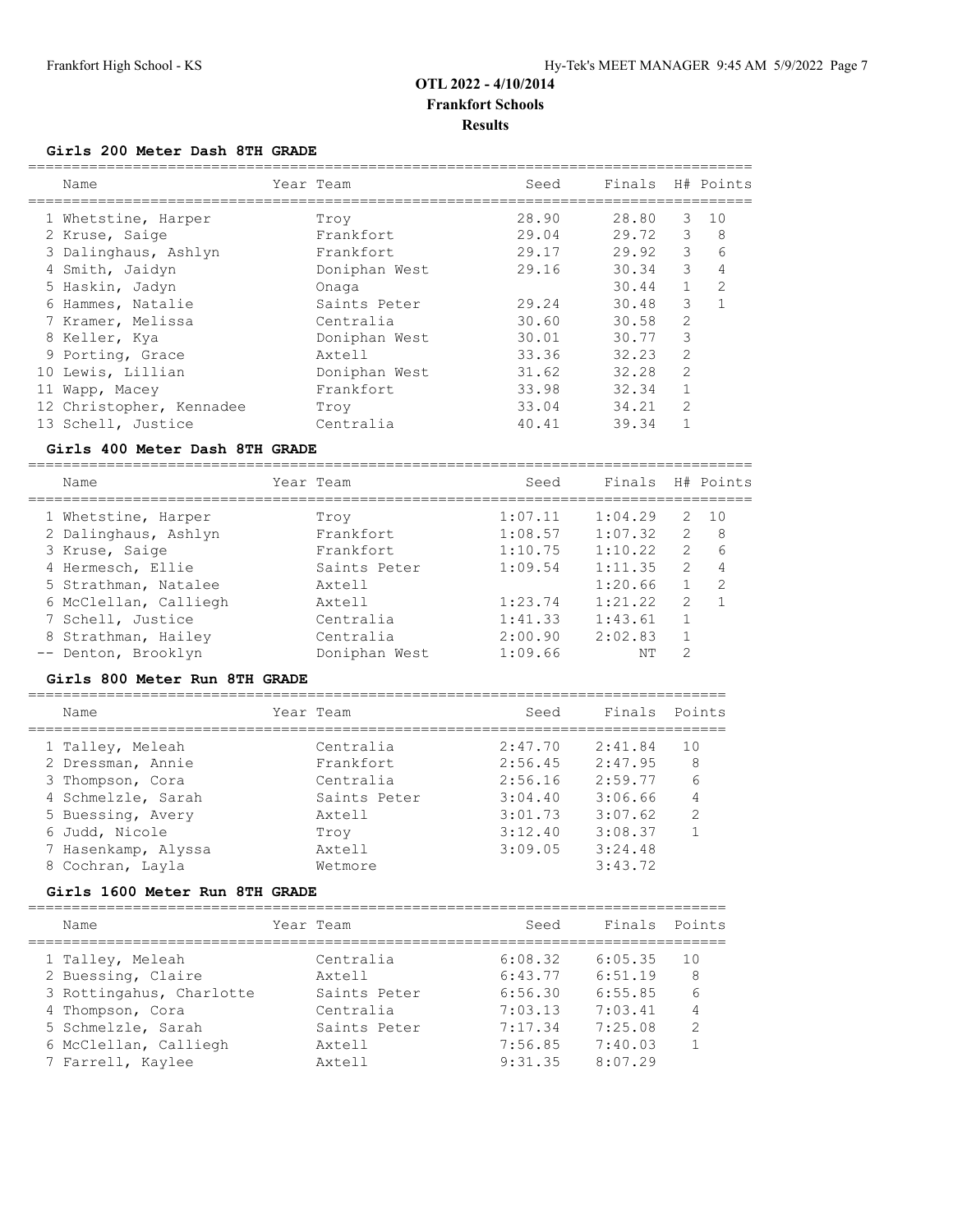## **Girls 3200 Meter Run 8TH GRADE**

| Name               | Year Team    | Seed     | Finals   | Points        |
|--------------------|--------------|----------|----------|---------------|
| 1 Shirley, Holland | Frankfort.   | 13:39.33 | 13:44.00 | 1 O           |
| 2 Buessing, Claire | Axtell       | 14:40.59 | 13:47.00 | 8             |
| 3 Osterhaus, Riley | Saints Peter | 16:32.59 | 16:31.00 | 6             |
| 4 Franklin, Kieryn | Centralia    | 16:38.14 | 17:01.00 | 4             |
| 5 Farrell, Kaylee  | Axtell       | 19:57.44 | 17:11.00 | $\mathcal{D}$ |
| 6 Cochran, Layla   | Wetmore      | 16:58.28 | 18:07.00 |               |

#### **Girls 100 Meter Hurdles 8TH GRADE**

| Name                 | Year Team     | Seed  | Finals H# Points |               |                |
|----------------------|---------------|-------|------------------|---------------|----------------|
| 1 Hammes, Natalie    | Saints Peter  | 17.19 | 17.37            | 2             | 10             |
| 2 Hyde, Laci         | Frankfort.    | 19.25 | 18.33            | $\mathcal{L}$ | 8              |
| 3 Loiseau, Loralei   | Frankfort.    | 18.61 | 18.63            | 2             | 6              |
| 4 Weiser, Lillie     | Onaga         | 19.05 | 18.74            | 2             | $\overline{4}$ |
| 5 Smith, Jaidyn      | Doniphan West | 19.24 | 19.75            | $\mathcal{L}$ | $\overline{2}$ |
| 6 Strathman, Harper  | Saints Peter  | 21.64 | 21.33            |               |                |
| 7 Strathman, Natalee | Axtell        | 22.33 | 21.50            |               |                |
| -- McCauley, Kamryn  | Doniphan West | 21.94 | NΤ               |               |                |
|                      |               |       |                  |               |                |

## **Girls 4x100 Meter Relay 8TH GRADE**

| Team                        | Seed                 | Finals H# Points |               |                |
|-----------------------------|----------------------|------------------|---------------|----------------|
| 1 Frankfort, 'A'            | 56.20                | 58.28            |               | 2, 10          |
| 1) Shirley, Holland         | 2) Jackson, Savannah |                  |               |                |
| 3) Hyde, Laci               | 4) Loiseau, Loralei  |                  |               |                |
| 2 Saints Peter and Paul 'A' | 58.20                | 59.20            | 2             | 8              |
| 1) Hermesch, Ellie          | 2) Haverkamp, Jordyn |                  |               |                |
| 3) Uphaus, Brooklyn         | 4) Hammes, Natalie   |                  |               |                |
| 3 Doniphan West 'A'         | 1:00.40              | 59.35            | $\mathbf{1}$  | 6              |
| 1) Chartier, Braelynn       | 2) McCauley, Kamryn  |                  |               |                |
| 3) Heitman, Jaedin          | 4) Lewis, Lillian    |                  |               |                |
| 4 Onaga 'A'                 | 1:01.48              | 59.45            | $\mathbf{1}$  | $\overline{4}$ |
| 1) DeChant, Addison         | 2) Fordham, Emmarsyn |                  |               |                |
| 3) Hochstedler, Willow      | 4) Haskin, Jadyn     |                  |               |                |
| 5 Troy 'A'                  | 1:02.00              | 59.77            | $\mathbf{1}$  | $\mathcal{L}$  |
| 1) Judd, Nicole             | 2) Grable, Alyson    |                  |               |                |
| 3) Christopher, Kennadee    | 4) Whetstine, Harper |                  |               |                |
| 6 Axtell 'A'                | 58.20                | 1:00.67          | $\mathcal{L}$ | $\overline{1}$ |
| 1) Strathman, Natalee       | 2) Buessing, Avery   |                  |               |                |
| 3) McClellan, Calliegh      | 4) Porting, Grace    |                  |               |                |
| 7 Centralia 'A'             | 55.00                | 1:02.43          | 2             |                |
| 1) Franklin, Kieryn         | 2) Talley, Meleah    |                  |               |                |
| 3) Heinen, Claire           | 4) Orr, Kynlee       |                  |               |                |
|                             |                      |                  |               |                |

#### **Girls 4x200 Meter Relay 8TH GRADE**

| Team |                                                          |                                            | Seed | Finals Points          |  |
|------|----------------------------------------------------------|--------------------------------------------|------|------------------------|--|
|      | 1 Frankfort, 'A'<br>1) Shirley, Holland<br>3) Hyde, Laci | 2) Barnett, Allanah<br>4) Loiseau, Loralei |      | $2:09.10$ $2:04.09$ 10 |  |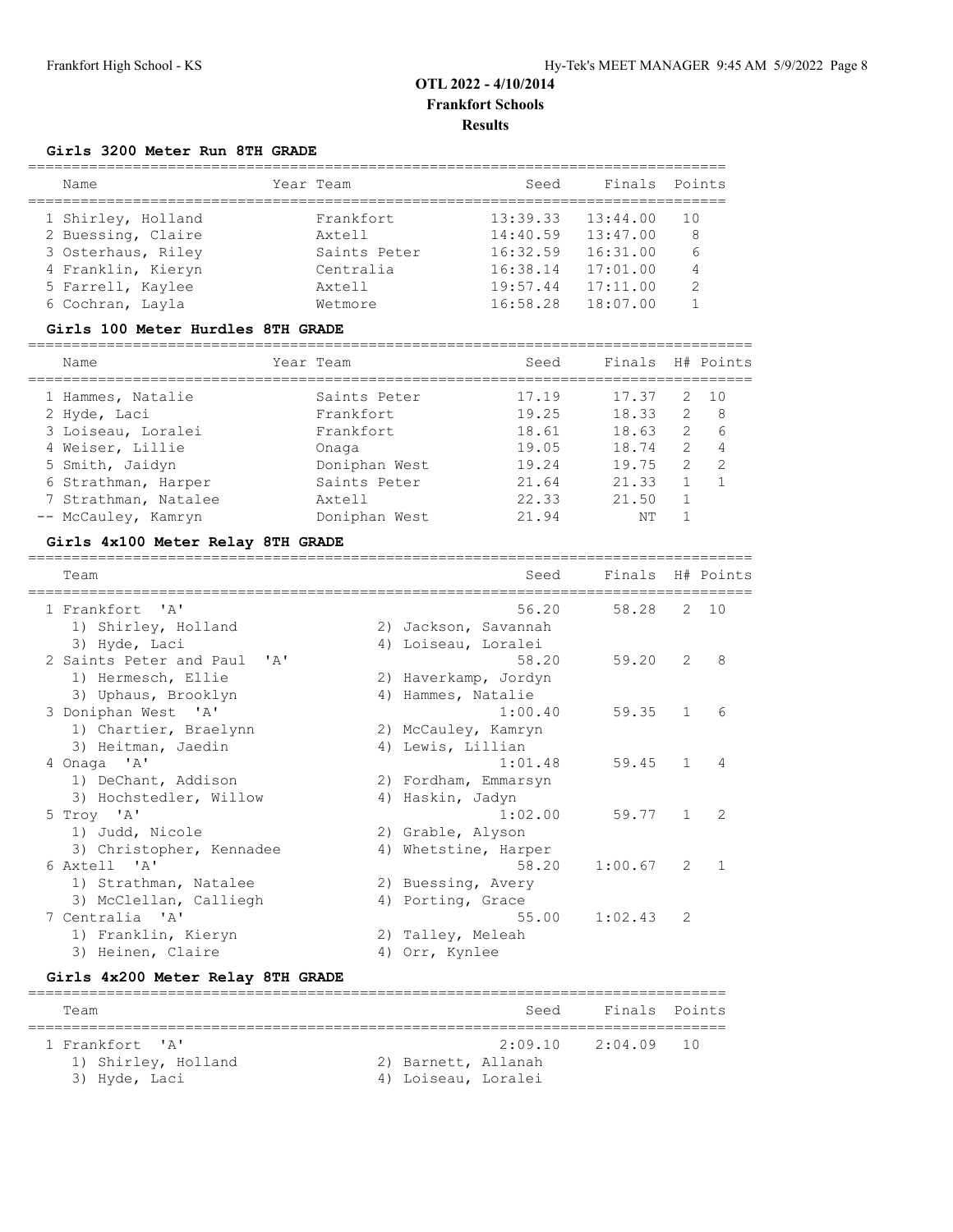# **OTL 2022 - 4/10/2014**

**Frankfort Schools**

#### **Results**

#### **....Girls 4x200 Meter Relay 8TH GRADE**

| 2:20.64                | 2:07.97<br>8                               |
|------------------------|--------------------------------------------|
| 2) Fordham, Emmarsyn   |                                            |
| 4) Haskin, Jadyn       |                                            |
|                        | 6                                          |
| 2) Heinen, Claire      |                                            |
| 4) Franklin, Kieryn    |                                            |
|                        | 4                                          |
| 2) McCauley, Kamryn    |                                            |
| 4) Lewis, Lillian      |                                            |
| 2:18.07                | 2:16.33<br>2                               |
| 2) Strathman, Harper   |                                            |
| 4) Schultejans, Callie |                                            |
|                        | $2:06.71$ $2:09.99$<br>$2:10.51$ $2:10.48$ |

#### **Girls 800 Sprint Medley 8TH GRADE**

================================================================================ Team Seed Finals Points ================================================================================ 1 Centralia 'A' 2:16.07 2:17.29 10 1) Heinen, Claire 2) Kramer, Melissa 3) Talley, Meleah (4) Thompson, Cora 2 Doniphan West 'A' 2:15.20 2:20.16 8 1) Chartier, Braelynn and 2) Tracy, Hailey 3) Heitman, Jaedin 4) Denton, Brooklyn 3 Saints Peter and Paul 'A' 2:20.70 2:25.75 6 1) Rottingahus, Charlotte 2) Osterhaus, Riley 3) Schultejans, Callie (4) Lueger, Liza 4 Frankfort 'A' 2:30.20 2:34.59 4 1) Wapp, Macey 2) Wade, Alaina 3) Barnett, Allanah (4) Wessel, Sadie

#### **Girls High Jump 8TH GRADE**

================================================================================ Name **Seed** Finals Points ================================================================================ 1 Dalinghaus, Ashlyn Frankfort 4-06.00 J4-08.00 10 2 Weiser, Lillie Onaga 4-11.00 J4-08.00 8 3 Jackson, Savannah Frankfort 4-04.00 4-04.00 6 4 Smith, Belle Doniphan West 4-04.00 J4-02.00 4 5 Lueger, Liza Saints Peter 4-06.00 J4-02.00 2 6 McClellan, Calliegh Axtell 4-02.00 4-00.00 0.50 6 Buessing, Avery Axtell 4-04.00 4-00.00 0.50 8 Whetstine, Harper Troy 4-10.00 3-08.00

#### **Girls Pole Vault 8TH GRADE**

| Name                                                        | Year Team                       | Seed                                      | Finals Points                           |               |
|-------------------------------------------------------------|---------------------------------|-------------------------------------------|-----------------------------------------|---------------|
| 1 Weiser, Lillie<br>2 Shirley, Holland<br>3 Kramer, Melissa | Onaga<br>Frankfort<br>Centralia | $8 - 06.00$<br>$7 - 00.00$<br>$6 - 06.00$ | J8-00.00<br>$J8 - 00.00$<br>$7 - 06.00$ | 1 N<br>8<br>6 |
| 4 Franklin, Kieryn                                          | Centralia                       | $5 - 06.00$                               | $5 - 06.00$                             |               |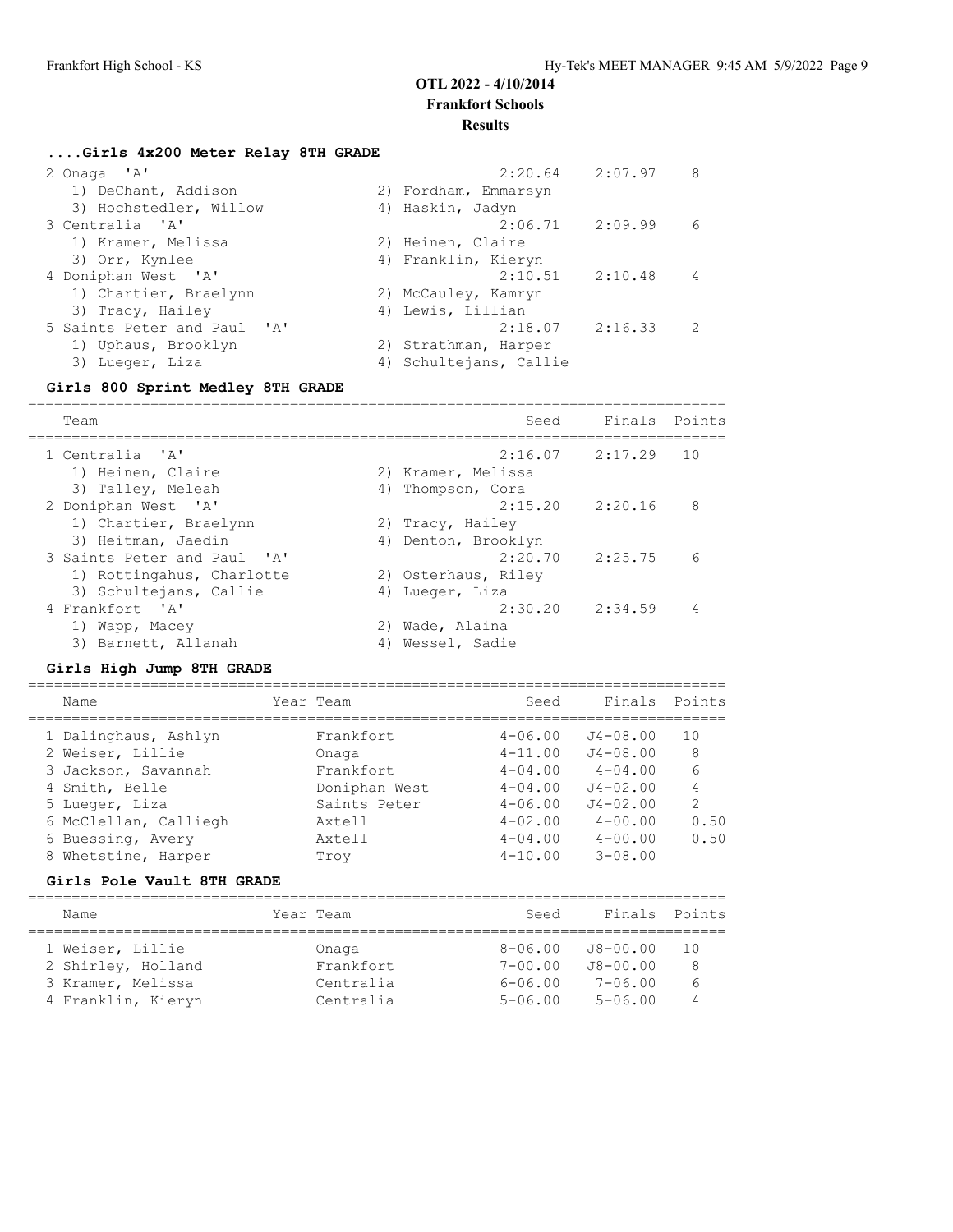## **Girls Long Jump 8TH GRADE**

| Name |                                                                                                                                                                                                                                                                                                          |               |           | Seed         | Finals       | Points                   |
|------|----------------------------------------------------------------------------------------------------------------------------------------------------------------------------------------------------------------------------------------------------------------------------------------------------------|---------------|-----------|--------------|--------------|--------------------------|
|      |                                                                                                                                                                                                                                                                                                          | Frankfort     |           | $14 - 07.00$ | $14 - 04.25$ | 10                       |
|      |                                                                                                                                                                                                                                                                                                          | Frankfort.    |           |              | $14 - 02.25$ | 8                        |
|      |                                                                                                                                                                                                                                                                                                          | Doniphan West |           |              | $13 - 08.50$ | 6                        |
|      |                                                                                                                                                                                                                                                                                                          | Doniphan West |           | $13 - 03.00$ | $13 - 01.50$ | 4                        |
|      |                                                                                                                                                                                                                                                                                                          | Axtell        |           | $12 - 07.00$ | $12 - 07.00$ | $\overline{2}$           |
|      |                                                                                                                                                                                                                                                                                                          | Trov          |           | $13 - 01.00$ | $12 - 04.50$ |                          |
|      |                                                                                                                                                                                                                                                                                                          | Saints Peter  |           | $12 - 00.00$ | $11 - 10.00$ |                          |
|      |                                                                                                                                                                                                                                                                                                          | Centralia     |           | $13 - 06.00$ | $11 - 09.50$ |                          |
|      |                                                                                                                                                                                                                                                                                                          | Axtell        |           | $10 - 04.00$ | $11 - 01.50$ |                          |
|      |                                                                                                                                                                                                                                                                                                          | Saints Peter  |           | $10 - 06.50$ | $10 - 00.25$ |                          |
|      |                                                                                                                                                                                                                                                                                                          | Onaga         |           | $9 - 11.00$  | $9 - 07.75$  |                          |
|      |                                                                                                                                                                                                                                                                                                          | Saints Peter  |           | $6 - 00.00$  | $9 - 03.00$  |                          |
|      |                                                                                                                                                                                                                                                                                                          | Centralia     |           | $9 - 00.00$  | $8 - 00.75$  |                          |
|      |                                                                                                                                                                                                                                                                                                          | Saints Peter  |           | $9 - 08.50$  | $8 - 00.00$  |                          |
|      | 1 Kruse, Saige<br>2 Loiseau, Loralei<br>3 Keller, Kya<br>4 Smith, Jaidyn<br>5 Strathman, Natalee<br>6 Grable, Alyson<br>7 Strathman, Harper<br>8 Heinen, Claire<br>9 Porting, Grace<br>10 Rottingahus, Charlotte<br>11 Marten, Lauryn<br>12 Frehe, Sydney<br>13 Strathman, Hailey<br>14 Osterhaus, Riley |               | Year Team |              |              | 14-10.75<br>$13 - 09.50$ |

## **Girls Triple Jump 8TH GRADE**

| Name                   | Year Team |               | Seed         | Finals       | Points         |
|------------------------|-----------|---------------|--------------|--------------|----------------|
| 1 Weiser, Lillie       |           | Onaga         | $31 - 07.25$ | $31 - 03.50$ | 10             |
| 2 Dalinghaus, Ashlyn   |           | Frankfort     | $31 - 11.00$ | $30 - 10.00$ | 8              |
| 3 Hermesch, Ellie      |           | Saints Peter  | $31 - 02.25$ | $30 - 05.00$ | 6              |
| 4 Keller, Kya          |           | Doniphan West | $29 - 04.50$ | $29 - 06.50$ | 4              |
| 5 Denton, Brooklyn     |           | Doniphan West | $27 - 05.50$ | $26 - 10.00$ | $\overline{2}$ |
| 6 Buessing, Avery      |           | Axtell        | $27 - 01.00$ | $26 - 08.00$ |                |
| 7 Schmelzle, Sarah     |           | Saints Peter  | $25 - 04.50$ | $25 - 05.50$ |                |
| 8 Buessing, Claire     |           | Axtell        | $25 - 09.00$ | $24 - 06.50$ |                |
| 9 Cochran, Layla       |           | Wetmore       | $22 - 03.50$ | $21 - 04.00$ |                |
| 10 Schultejans, Callie |           | Saints Peter  | $22 - 03.00$ | $21 - 02.00$ |                |
| 11 McCauley, Kamryn    |           | Doniphan West | $26 - 06.50$ | $21 - 01.00$ |                |

## **Girls Shot Put 8TH GRADE**

| Name                 | Year Team     | Seed                  | Finals Points |                |
|----------------------|---------------|-----------------------|---------------|----------------|
| 1 Fordham, Emmarsyn  | Onaga         | $37 - 08.50$          | $37 - 11.00$  | 10             |
| 2 Uphaus, Brooklyn   | Saints Peter  | $34 - 02.00$          | $31 - 08.50$  | 8              |
| 3 Smith, Belle       | Doniphan West | $30 - 04.50$          | $30 - 01.00$  | 6              |
| 4 Heitman, Jaedin    | Doniphan West | 28-10.50              | 29-00.50      | $\overline{4}$ |
| 5 Jackson, Savannah  | Frankfort     | 26-00.00              | $28 - 04.00$  | 2              |
| 6 Tracy, Hailey      | Doniphan West | 28-08.00              | $27 - 11.00$  | $\mathbf{1}$   |
| 7 Hasenkamp, Alyssa  | Axtell        | 29-01.00              | $27 - 03.50$  |                |
| 8 Haynes, Ella       | Doniphan West | 29-01.00              | $27 - 01.00$  |                |
| 9 Thompson, Cora     | Centralia     | $27 - 03.00$          | $26 - 05.00$  |                |
| 10 Ringel, Abbie     | Onaga         | $26 - 03.00$          | $26 - 04.50$  |                |
| 11 Haverkamp, Jordyn | Saints Peter  | $26 - 00.50$          | $24 - 03.00$  |                |
| 12 Ridenour, Sophie  | Saints Peter  | $23 - 02.00$          | $23 - 10.00$  |                |
| 13 Raeger, Alyssa    | Onaga         | $24 - 06.00$ 23-06.75 |               |                |
| 14 Wade, Alaina      | Frankfort     | $25 - 11.50$          | $23 - 03.00$  |                |
| 15 Mellott, Aurian   | Onaga         | $26 - 02.75$          | $23 - 00.00$  |                |
| 16 Orr, Kynlee       | Centralia     | $23 - 03.50$          | $21 - 10.50$  |                |
| 17 Barnett, Allanah  | Frankfort     | $24 - 02.25$          | $21 - 09.00$  |                |
| 18 Leonard, Rachel   | Onaga         | $22 - 06.50$          | $21 - 08.50$  |                |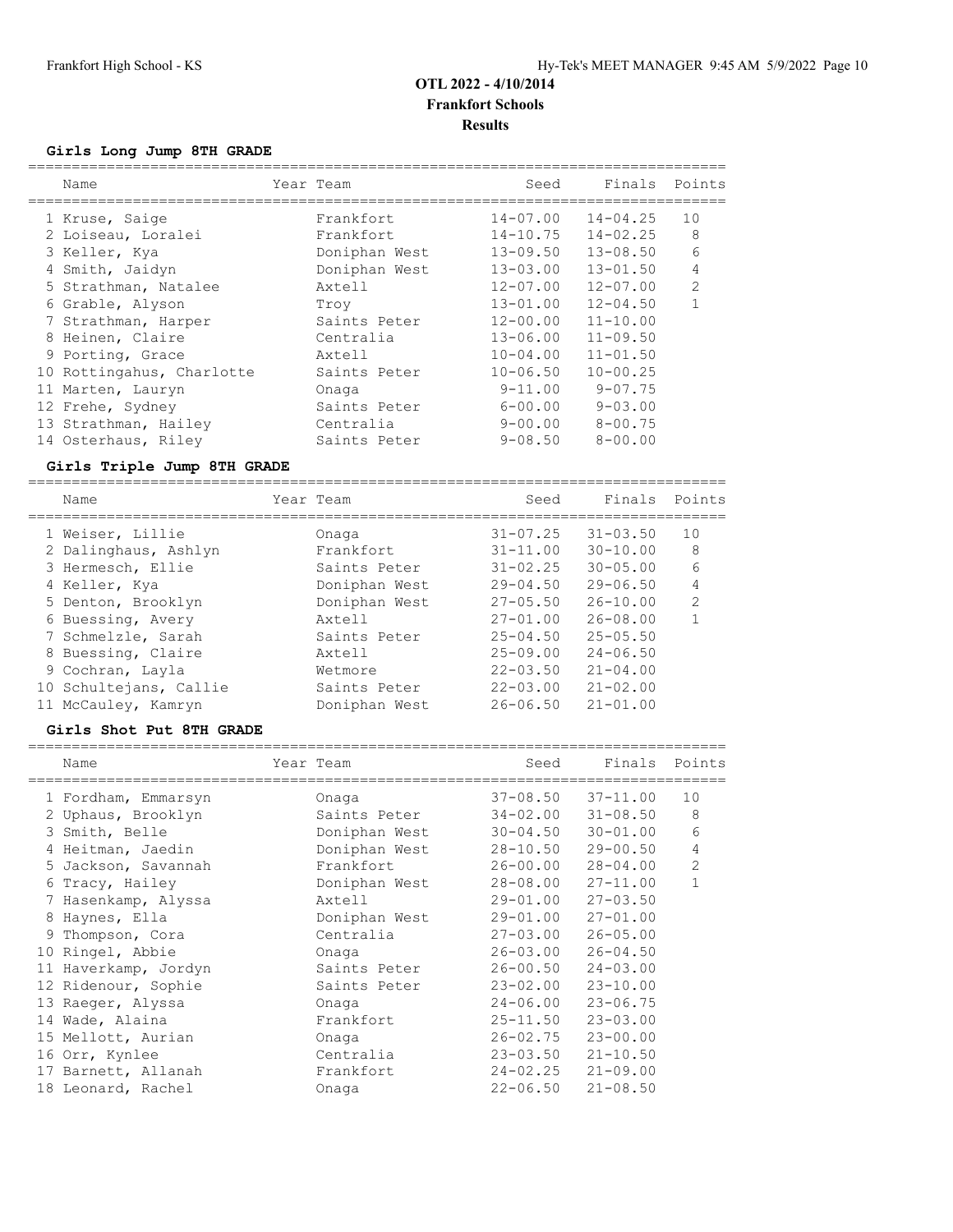===================================================================================

#### **....Girls Shot Put 8TH GRADE**

| 19 Jones, Haylee    | Onaga   | $21 - 02.00$ $21 - 02.50$ |  |
|---------------------|---------|---------------------------|--|
| 20 Tincher, Shannon | Wetmore | 21-11.00 19-10.00         |  |

## **Girls Discus Throw 8TH GRADE**

| Name                | Year Team<br>---------------------- | Seed         | Finals Points          |              |
|---------------------|-------------------------------------|--------------|------------------------|--------------|
| 1 Fordham, Emmarsyn | Onaga                               | $93 - 11.50$ | 87-09                  | 10           |
| 2 Smith, Belle      | Doniphan West                       | $72 - 06$    | $72 - 04$              | 8            |
| 3 Ringel, Abbie     | Onaga                               | $72 - 09$    | 63-01                  | 6            |
| 4 Heitman, Jaedin   | Doniphan West                       | $63 - 11$    | 62-08                  | 4            |
| 5 Hasenkamp, Alyssa | Axtell                              | $59 - 11$    | 60-07                  | 2            |
| 6 Mellott, Aurian   | Onaga                               | $55 - 06$    | $60 - 03$              | $\mathbf{1}$ |
| 7 Haverkamp, Jordyn | Saints Peter                        | $61 - 00$    | $59 - 08$              |              |
| 8 Marten, Lauryn    | Onaga                               | 68-01        | $58 - 07$              |              |
| 9 Grable, Alyson    | Troy                                |              | $62 - 01$ $57 - 00.50$ |              |
| 10 Orr, Kynlee      | Centralia                           | 66-08.50     | $56 - 03$              |              |
| 11 Haynes, Ella     | Doniphan West                       | 72-06.50     | $54 - 10$              |              |
| 12 Tincher, Shannon | Wetmore                             | $55 - 03$    | $53 - 04$              |              |
| 13 Tracy, Hailey    | Doniphan West                       | 68-02        | $51 - 02$              |              |
| 14 Ridenour, Sophie | Saints Peter                        |              | $48 - 00$ $50 - 08.50$ |              |
| 15 Jones, Haylee    | Onaga                               | $47 - 09$    | $50 - 06$              |              |
| 16 Barnett, Allanah | Frankfort                           | $53 - 10.50$ | $50 - 01$              |              |
| 17 Leonard, Rachel  | Onaga                               | $50 - 04$    | $49 - 00$              |              |
| 18 Raeger, Alyssa   | Onaga                               | 64-08.50     | $44 - 00$              |              |
| 19 Wessel, Sadie    | Frankfort                           | $34 - 02.50$ | $37 - 06$              |              |
| 20 Frehe, Sydney    | Saints Peter                        | $16 - 08$    | $18 - 09$              |              |

#### **Boys 100 Meter Dash 7TH GRADE**

| Name<br>=======================               | Year Team     | Seed<br>======================== | Finals H# Points<br>============ |                |              |
|-----------------------------------------------|---------------|----------------------------------|----------------------------------|----------------|--------------|
| 1 Ketter, Henry                               | Frankfort     | 13.34                            | 13.28                            | $\overline{4}$ | 10           |
| 2 Ronnebaum, Degan                            | Centralia     | 13.93                            | 13.59                            | 4              | 8            |
| 3 Jarrett, Tucker                             | Troy          | 13.45                            | 13.76                            | $\overline{4}$ | 6            |
| 4 Jensen, Colt                                | Troy          | 13.97                            | 13.87                            | 3              | 4            |
| 5 Meyerkorth, Monty                           | Onaga         | 13.83                            | 13.90                            | $\overline{4}$ | 2            |
| 6 Haverkamp, Sullivan                         | Saints Peter  | 14.46                            | 13.94                            | 3              | $\mathbf{1}$ |
| 7 Harring, Rucker               Doniphan West |               | 13.94                            | 14.67                            | 4              |              |
| 8 Adams, Peyton                               | Frankfort     | 14.13                            | 14.77                            | 3              |              |
| 9 Keller, Zaydon                              | Doniphan West | 13.11                            | 14.80                            | 4              |              |
| 10 Leonard, Graham                            | Saints Peter  | 14.43                            | 14.81                            | 3              |              |
| 11 York, Levi                                 | Doniphan West | 15.26                            | 15.15                            | 3              |              |
| 12 Thomas, Levi                               | Saints Peter  | 15.74                            | 15.44                            | 2              |              |
| 13 Broxterman, Blake                          | Centralia     | 15.04                            | 15.77                            | 3              |              |
| 14 Waqqoner, Max                              | Doniphan West | 16.62                            | 15.97                            | $\overline{2}$ |              |
| 15 Copeland, John                             | Troy          | 15.59                            | 16.01                            | 2              |              |
| 16 Keller, Kayson                             | Doniphan West | 16.98                            | 16.31                            | 2              |              |
| 17 Stallbaumer, Lavin                         | Saints Peter  | 16.24                            | 16.38                            | 2              |              |
| 18 Holthaus, Brendan                          | Saints Peter  | 17.03                            | 17.56                            | $\mathbf 1$    |              |
| 19 Pace, Prezten                              | Doniphan West | 16.99                            | 18.55                            | $\overline{2}$ |              |
| 20 Hunt, Louke                                | Axtell        | 19.67                            | 21.09                            | $\mathbf{1}$   |              |
| 21 Buster, Champ                              | Doniphan West | 25.64                            | 25.31                            | $\mathbf 1$    |              |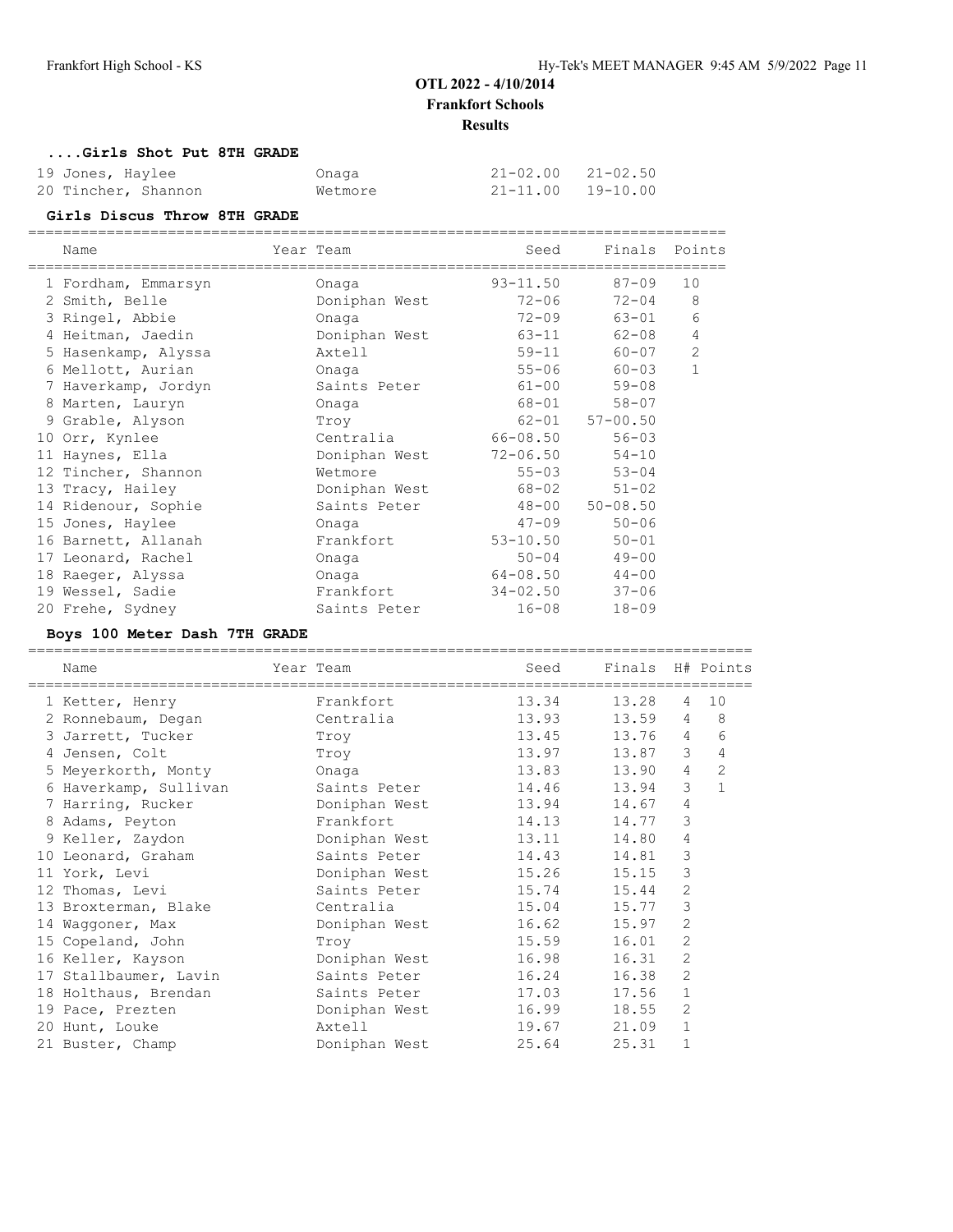#### **Boys 200 Meter Dash 7TH GRADE**

| Name                          | Year Team     | Seed  | Finals H# Points |                |                |
|-------------------------------|---------------|-------|------------------|----------------|----------------|
|                               |               |       |                  |                |                |
| 1 Fitzgerald, Curtis          | Wetmore       | 27.34 | 27.49            | $\overline{4}$ | 10             |
| 2 Alderfer, Ouentin           | Centralia     | 27.67 | 27.56            | 4              | 8              |
| 3 Ingmire, Hudson             | Doniphan West | 28.45 | 27.59            | 4              | 6              |
| 4 McClain, Mason              | Centralia     | 27.70 | 28.14            | $\overline{4}$ | 4              |
| 5 Ketter, Henry               | Frankfort     | 28.23 | 28.40            | $\overline{4}$ | $\overline{2}$ |
| 6 Kaberline, Brett            | Onaga         | 28.78 | 28.92            | 3              | $\mathbf{1}$   |
| 7 Jensen, Colt                | Trov          | 28.73 | 28.96            | 3              |                |
| 8 Heinen, Clayton             | Axtell        | 30.19 | 29.46            | 3              |                |
| 9 Adams, Peyton               | Frankfort     | 28.82 | 29.91            | 3              |                |
| 10 Leonard, Graham            | Saints Peter  | 30.27 | 31.01            | 3              |                |
| 11 Haverkamp, Jackson         | Saints Peter  | 31.49 | 31.75            | 3              |                |
| 12 Burdiek, Blaine            | Wetmore       | 28.44 | 31.95            | 4              |                |
| 13 Keller, Kayson             | Doniphan West | 34.39 | 35.18            | 2              |                |
| 14 Amos, Landen               | Doniphan West | 36.14 | 36.27            | 2              |                |
| 15 Holthaus, Brendan          | Saints Peter  | 37.43 | 37.19            | $\overline{2}$ |                |
| 16 Pace, Prezten              | Doniphan West | 35.01 | 37.78            | $\overline{2}$ |                |
| 17 Stroud, Jake               | Doniphan West | 36.15 | 38.59            | 2              |                |
| 18 Boos, Grant                | Doniphan West | 38.27 | 39.26            | $\mathbf{1}$   |                |
| 19 Olberding, Kalin           | Centralia     | 42.42 | 42.50            | 1              |                |
| 20 Hunt, Louke                | Axtell        | 40.15 | 45.52            | $\mathbf 1$    |                |
| -- Gibson, Eli                | Doniphan West | 33.65 | NΤ               | 2              |                |
| Boys 400 Meter Dash 7TH GRADE |               |       |                  |                |                |
| Name                          | Year Team     | Seed  | Finals           |                | H# Points      |

| 1 Fitzgerald, Curtis  | Wetmore       | 1:00.74 | 1:00.93 | 2              | 10            |
|-----------------------|---------------|---------|---------|----------------|---------------|
| 2 Alderfer, Quentin   | Centralia     | 1:03.00 | 1:01.75 | $\mathcal{L}$  | 8             |
| 3 Haverkamp, Sullivan | Saints Peter  | 1:04.40 | 1:04.75 | $\overline{2}$ | 6             |
| 4 Willard, Collin     | Frankfort.    | 1:06.21 | 1:05.52 |                | 4             |
| 5 Kaberline, Brett    | Onaga         | 1:04.84 | 1:05.63 | $\mathcal{L}$  | $\mathcal{L}$ |
| 6 Koehler, Bronson    | Doniphan West | 1:04.65 | 1:05.69 | 2              |               |
| 7 Ingmire, Hudson     | Doniphan West | 1:06.13 | 1:06.76 | 2              |               |
| 8 Lybarger, Bill      | Axtell        | 1:07.00 | 1:11.24 | $\mathbf{1}$   |               |
| 9 Gosvener, Branton   | Centralia     | 1:16.12 | 1:16.15 | $\overline{1}$ |               |
| 10 Ronneabum, Ethan   | Axtell        | 1:14.53 | 1:17.27 | $\mathbf{1}$   |               |
| 11 Hasenkamp, Riley   | Axtell        | 1:22.67 | 1:20.41 |                |               |
| -- Blanton, Derek     | Doniphan West | 1:06.25 | NΤ      |                |               |
|                       |               |         |         |                |               |

## **Boys 800 Meter Run 7TH GRADE**

| Name               | Year Team     | Seed    | Finals Points |               |
|--------------------|---------------|---------|---------------|---------------|
| 1 Koehler, Bronson | Doniphan West | 2:30.99 | 2:27.49       | 1 N           |
| 2 McClain, Mason   | Centralia     | 2:40.02 | 2:33.36       | 8             |
| 3 Detweiler, Wyatt | Axtell        | 2:35.00 | 2:33.50       | 6             |
| 4 Sandmann, Logan  | Axtell        | 2:51.18 | 2:52.50       | 4             |
| 5 Berges, Xavier   | Onaga         | 2:57.00 | 2:54.85       | $\mathcal{P}$ |
| 6 Burdiek, Blaine  | Wetmore       | 2:54.68 | 2:54.89       |               |
| 7 Kostal, Owen     | Axtell        | 3:20.25 | 3:26.59       |               |
|                    |               |         |               |               |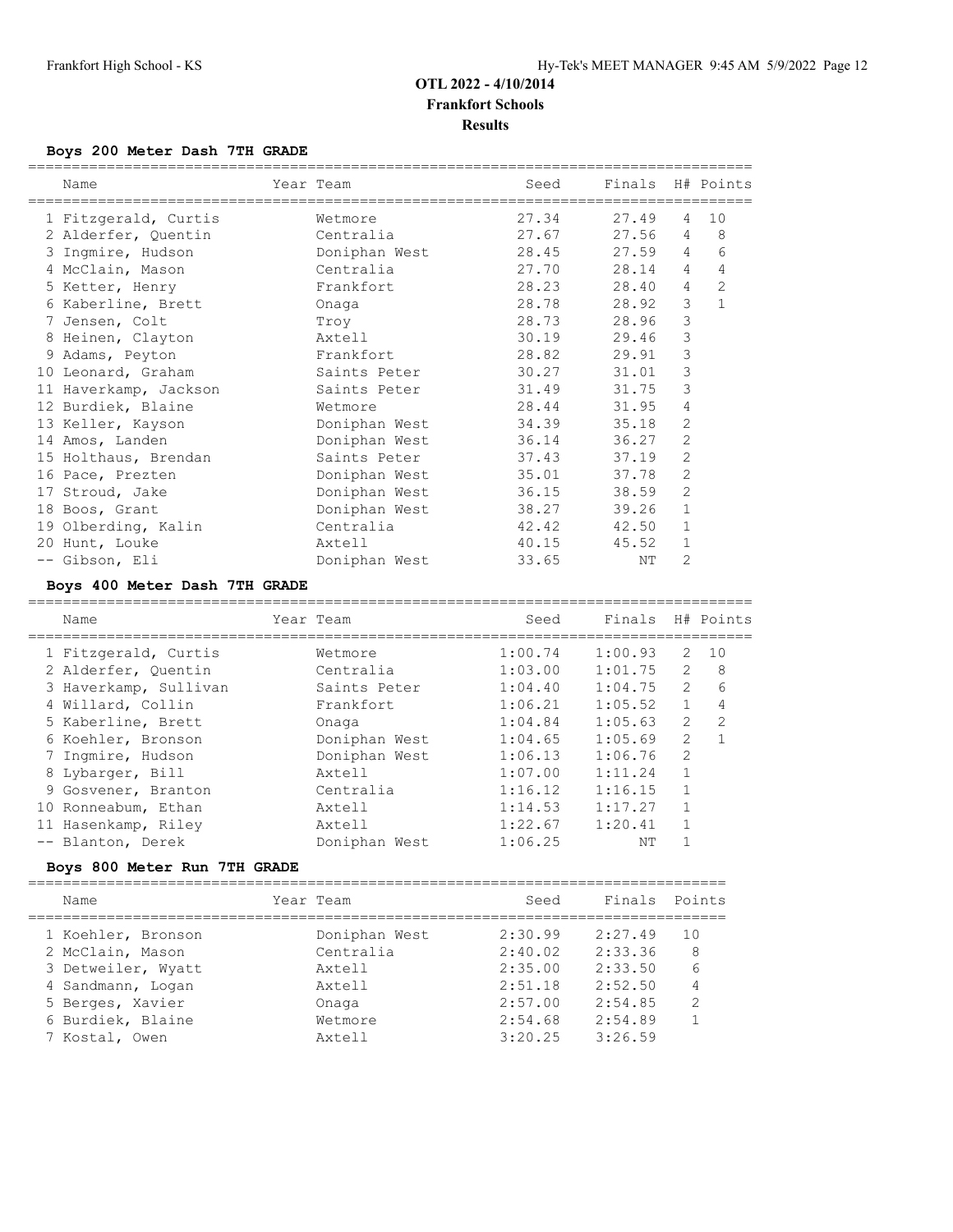## **Boys 1600 Meter Run 7TH GRADE**

| Name                  | Year Team     | Seed    | Finals  | Points        |
|-----------------------|---------------|---------|---------|---------------|
| 1 Koehler, Bronson    | Doniphan West | 5:33.00 | 5:37.35 | 10            |
| 2 Detweiler, Wyatt    | Axtell        | 6:03.78 | 5:45.27 | 8             |
| 3 Haverkamp, Jackson  | Saints Peter  | 5:58.84 | 5:48.15 | 6             |
| 4 Reinecke, Isaac     | Centralia     | 6:00.79 | 5:55.99 | 4             |
| 5 Stallbaumer, Henry  | Axtell        | 5:55.77 | 6:00.59 | $\mathcal{P}$ |
| 6 Sandmann, Logan     | Axtell        | 6:27.82 | 6:16.45 |               |
| 7 Miller, Matt        | Axtell        | 6:42.93 | 6:17.82 |               |
| 8 Goodpaster, Graysen | Doniphan West | 6:58.01 | 8:17.81 |               |
| -- Blanton, Derek     | Doniphan West | 5:35.90 | NΤ      |               |
|                       |               |         |         |               |

## **Boys 3200 Meter Run 7TH GRADE**

| Name                  | Year Team     | Seed     | Finals   | Points        |
|-----------------------|---------------|----------|----------|---------------|
| 1 Stallbaumer, Henry  | Axtell        | 13:01.98 | 12:44.78 | 10            |
| 2 Miller, Matt        | Axtell        | 14:51.75 | 13:41.00 | 8             |
| 3 Gude, Octavian      | Frankfort.    | 14:40.75 | 14:43.00 | 6             |
| 4 Koch, Kale          | Frankfort.    | 16:22.39 | 15:14.00 | 4             |
| 5 Sunnenberg, Oliver  | Axtell        | 17:03.29 | 15:19.00 | $\mathcal{L}$ |
| 6 Stroud, Jake        | Doniphan West | 16:59.40 | 17:00.00 |               |
| 7 Amos, Landen        | Doniphan West | 18:01.48 | 17:20.00 |               |
| 8 Goodpaster, Graysen | Doniphan West | 16:57.51 | 17:35.00 |               |
| 9 Puvogel, Ben        | Centralia     | 17:49.21 | 20:18.00 |               |

## **Boys 100 Meter Hurdles 7TH GRADE**

| Name                | Year Team     | Seed  | Finals |                | H# Points |
|---------------------|---------------|-------|--------|----------------|-----------|
| 1 Detweiler, Wyatt  | Axtell        |       | 16.76  |                | 1 O       |
| 2 Ronnebaum, Degan  | Centralia     | 18.87 | 16.89  | $\mathcal{L}$  | 8         |
| 3 Willard, Collin   | Frankfort     | 18.17 | 17.88  | $\mathcal{L}$  | 6         |
| 4 Alderfer, Quentin | Centralia     | 22.06 | 18.63  |                | 4         |
| 5 Leonard, Graham   | Saints Peter  | 18.64 | 18.93  | $\mathcal{L}$  | 2         |
| 6 Honas, Maddex     | Wetmore       | 20.44 | 20.38  | 2              |           |
| 7 Keller, Kayson    | Doniphan West | 21.90 | 22.24  | $\mathfrak{D}$ |           |
| 8 Gibson, Eli       | Doniphan West | 21.45 | 22.55  | $\mathcal{P}$  |           |
| 9 Boos, Grant       | Doniphan West | 25.21 | 24.13  |                |           |
| 10 Pace, Prezten    | Doniphan West | 25.52 | 28.29  |                |           |

## **Boys 4x100 Meter Relay 7TH GRADE**

| Team                            | Seed                 | Finals H# Points |               |     |
|---------------------------------|----------------------|------------------|---------------|-----|
| 1 Onaga 'A'                     | 56.67                | 56.82 2 10       |               |     |
| 1) Kuhlman, Tristan             | 2) Berges, Xavier    |                  |               |     |
| 3) Hutfles, Casen               | 4) Meyerkorth, Monty |                  |               |     |
| 2 Axtell 'A'                    | 55.80                | 56.91 2          |               | - 8 |
| 1) Lybarger, Joe                | 2) Heinen, Clayton   |                  |               |     |
| 3) Sandmann, Logan              | 4) Lybarger, Bill    |                  |               |     |
| 3 Troy 'A'                      | 58.90                | 57.34 1          |               | 6   |
| 1) Copeland, John               | 2) Jarrett, Tucker   |                  |               |     |
| 3) Jasper, Kaston               | 4) Jensen, Colt      |                  |               |     |
| 4 Saints Peter and Paul<br>י בי | 52.74                | 58.10            | $\mathcal{P}$ |     |
|                                 |                      |                  |               |     |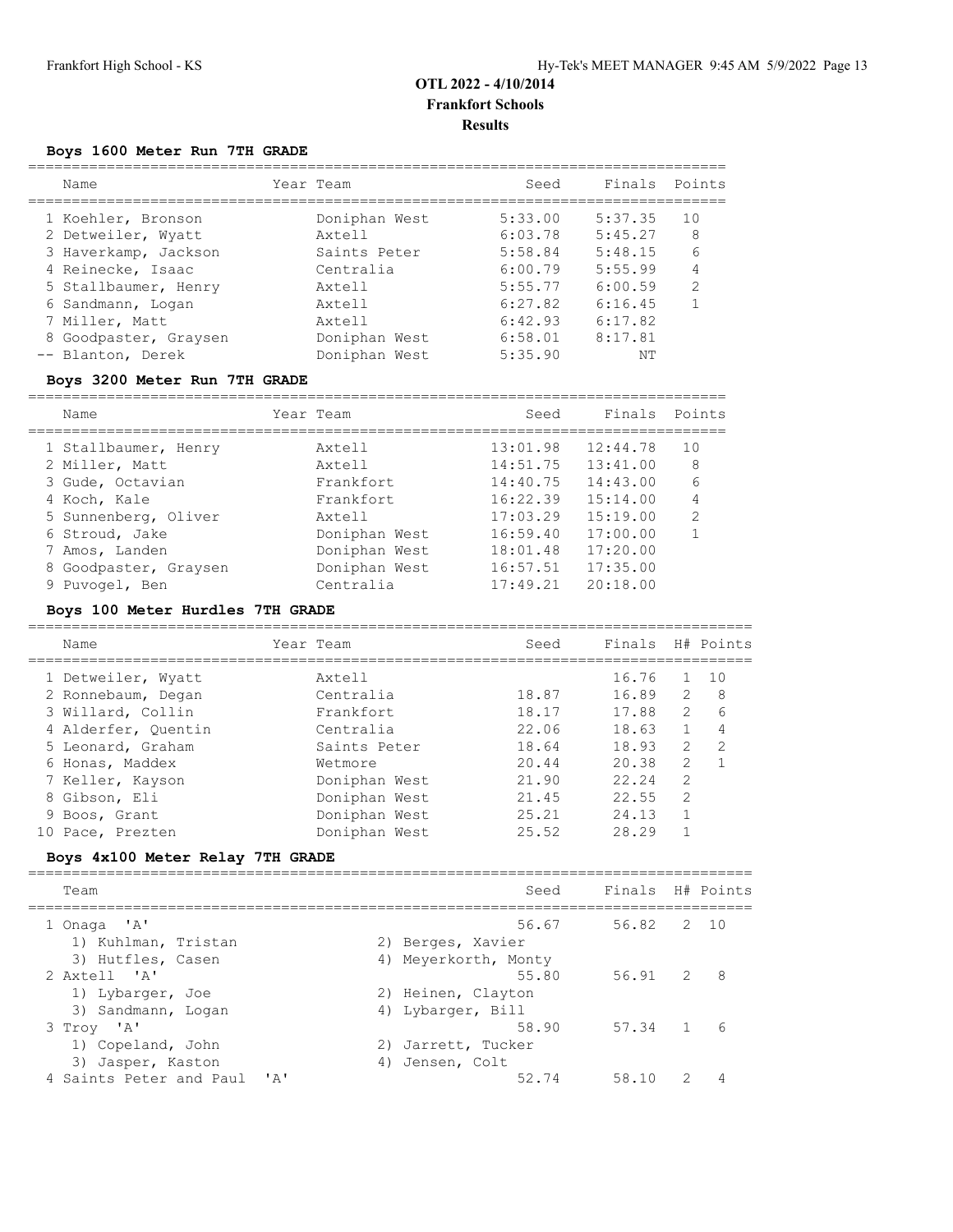## **Results**

| Boys 4x100 Meter Relay 7TH GRADE |                                  |
|----------------------------------|----------------------------------|
| 1) Haverkamp, Sullivan           | 2) Thomas, Levi                  |
| 3) Haverkamp, Jackson            | 4) Leonard, Graham               |
| 5 Doniphan West 'A'              | 1:00.05<br>58.64 1 2             |
| 1) Harring, Rucker               | 2) Waqqoner, Max                 |
| 3) York, Levi                    | 4) Keller, Zaydon                |
| 6 Frankfort, 'A'                 | $\overline{2}$<br>59.19<br>57.34 |
| 1) Koch, Kale                    | 2) Stallbaumer, Gage             |
| 3) Adams, Peyton                 | 4) Ketter, Henry                 |
| 7 Wetmore 'A'                    | 1<br>1:02.68                     |
| 1) Kuhnert, Will                 | 2) Boeckman, Trenton             |
| 3) Kramer, Cameron               | 4) Schultejans, Hayden           |
| 8 Centralia 'A'                  | $55.77$ 1:02.93<br>2             |
| 1) Broxterman, Blake             | 2) Schmitz, Jayce                |
| 3) Talley, Tyren                 | 4) Gosvener, Branton             |

## **Boys 4x200 Meter Relay 7TH GRADE**

================================================================================ Team Seed Finals Points ================================================================================ 1 Onaga 'A' 1:55.70 2:00.67 10 1) Kuhlman, Tristan 1988 (2018) 20 Hutfles, Casen 3) Berges, Xavier 1988 (4) Meyerkorth, Monty 2 Axtell 'A' 1:50.00 2:01.65 8 1) Heinen, Clayton 2) Lybarger, Joe 3) Miller, Matt 4) Lybarger, Bill 3 Wetmore 'A' 2:01.79 2:07.37 6 1) Kramer, Cameron 2) Honas, Maddex 3) Schultejans, Hayden (4) Burdiek, Blaine 4 Doniphan West 'A' 2:15.45 2:08.09 4 1) Harring, Rucker 2) Gibson, Eli 3) Waggoner, Max  $4)$  Keller, Zaydon 5 Centralia 'A' 2:01.74 2:10.72 2 1) Broxterman, Blake 2) Reinecke, Isaac 3) Gosvener, Branton (4) McClain, Mason 6 Frankfort 'A' 2:12.70 2:13.27 1 1) Gude, Octavian 2) Stallbaumer, Gage 3) Koch, Kale (4) Backman, Jack

#### **Boys 800 Sprint Medley 7TH GRADE**

| Team                 | Seed                   | Finals Points |               |
|----------------------|------------------------|---------------|---------------|
| 1 Doniphan West 'A'  | $2:02.45$ $2:05.42$    |               | 10            |
| 1) Waqqoner, Max     | 2) Keller, Zaydon      |               |               |
| 3) Ingmire, Hudson   | 4) Koehler, Bronson    |               |               |
| 2 Onaga 'A'          | $2:05.30$ $2:08.42$    |               | 8             |
| 1) Kuhlman, Tristan  | 2) Hutfles, Casen      |               |               |
| 3) Meyerkorth, Monty | 4) Kaberline, Brett    |               |               |
| 3 Frankfort, 'A'     | $2:11.93$ $2:15.12$    |               | 6             |
| 1) Gude, Octavian    | 2) Stallbaumer, Gage   |               |               |
| 3) Backman, Jack     | 4) Willard, Collin     |               |               |
| 4 Wetmore 'A'        | $2:05.40$ $2:29.21$    |               | 4             |
| 1) Kuhnert, Will     | 2) Kramer, Cameron     |               |               |
| 3) Boeckman, Trenton | 4) Schultejans, Hayden |               |               |
| 5 Centralia 'A'      | $2:18.00$ $2:29.23$    |               | $\mathcal{D}$ |
|                      |                        |               |               |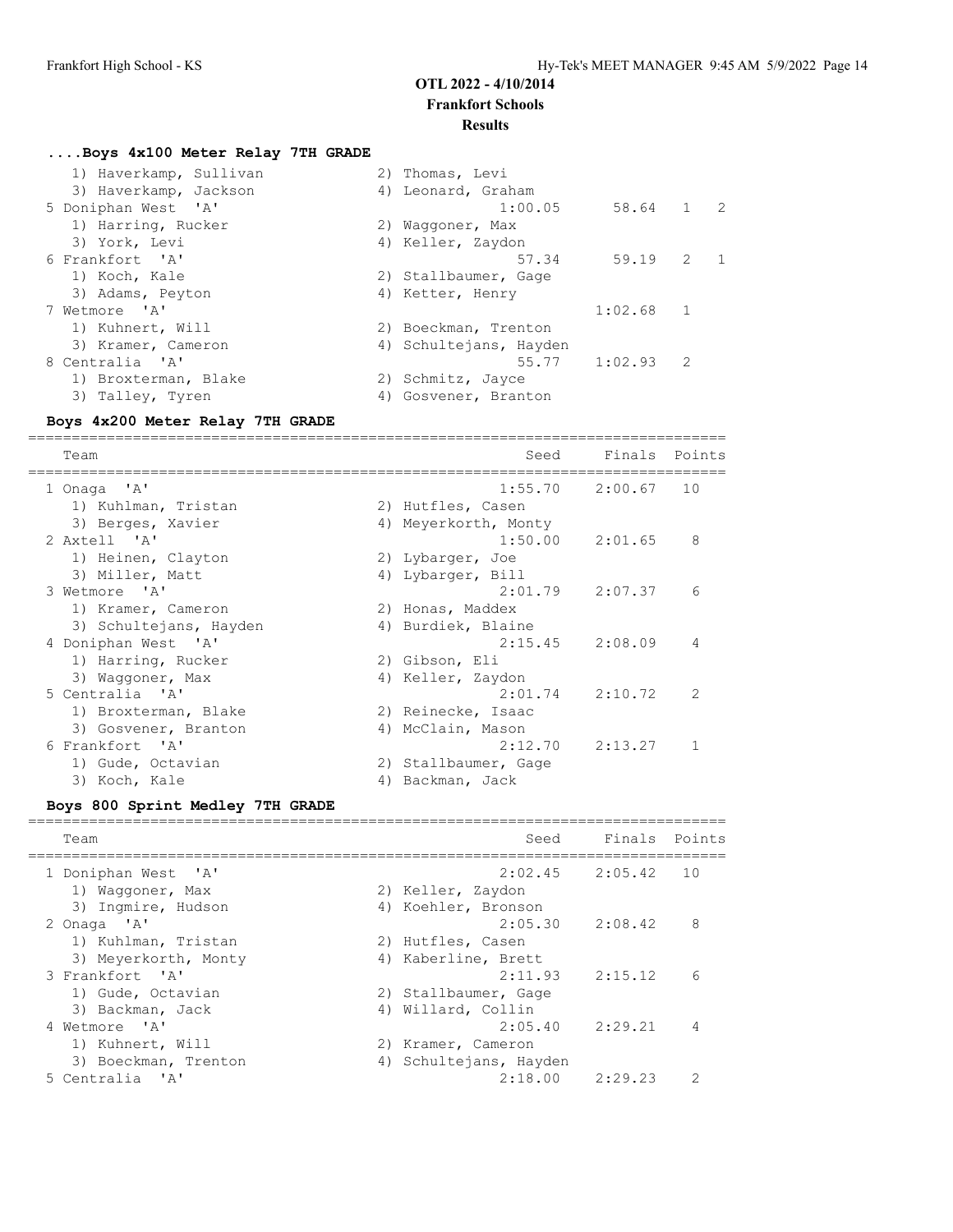## **....Boys 800 Sprint Medley 7TH GRADE**

| 1) Schmitz, Jayce   | 2) Drummond, Aiden    |
|---------------------|-----------------------|
| 3) Talley, Tyren    | 4) Slater, Thaden     |
| 6 Axtell 'A'        | 2:30.48<br>2:20.00    |
| 1) Kostal, Owen     | 2) Sunnenberg, Oliver |
| 3) Hasenkamp, Riley | 4) Ronneabum, Ethan   |

#### **Boys High Jump 7TH GRADE**

| Name                                                                                                                                           | Year Team                                                                                | Seed                                                                                                  | Finals Points                                                                                               |                                   |
|------------------------------------------------------------------------------------------------------------------------------------------------|------------------------------------------------------------------------------------------|-------------------------------------------------------------------------------------------------------|-------------------------------------------------------------------------------------------------------------|-----------------------------------|
| 1 Sandmann, Logan<br>2 McClain, Mason<br>3 Kaberline, Brett<br>3 Willard, Collin<br>5 Thomas, Levi<br>5 Alderfer, Ouentin<br>7 Harring, Rucker | Axtell<br>Centralia<br>Onaga<br>Frankfort.<br>Saints Peter<br>Centralia<br>Doniphan West | $5 - 02.00$<br>$4 - 10.00$<br>$4 - 10.00$<br>$5 - 00.00$<br>$4 - 08.00$<br>$4 - 10.00$<br>$4 - 06.00$ | $J4 - 10.00$<br>$J4 - 10.00$<br>$J4 - 08.00$<br>$J4 - 08.00$<br>$J4 - 08.00$<br>$J4 - 08.00$<br>$4 - 06.00$ | 10<br>8<br>5<br>5<br>1.50<br>1.50 |
| 7 Ronnebaum, Degan                                                                                                                             | Centralia                                                                                | $4 - 06.00$                                                                                           | $4 - 06.00$                                                                                                 |                                   |
|                                                                                                                                                |                                                                                          |                                                                                                       |                                                                                                             |                                   |

#### **Boys Pole Vault 7TH GRADE**

| Name               | Year Team | Seed           | Finals Points |       |
|--------------------|-----------|----------------|---------------|-------|
| 1 Schmitz, Jayce   | Centralia | $9 - 0.3$ , 00 | 9-06.00       | ີ 1 ∩ |
| 2 Ronnebaum, Degan | Centralia | $8 - 00.00$    | $8 - 00.00$   |       |

## **Boys Long Jump 7TH GRADE**

|   | Name                   | Year Team     | Seed         | Finals Points |                |
|---|------------------------|---------------|--------------|---------------|----------------|
|   | 1 Haverkamp, Sullivan  | Saints Peter  | 14-11.75     | $15 - 11.00$  | 10             |
|   | 2 Fitzgerald, Curtis   | Wetmore       | $14 - 10.75$ | $14 - 08.25$  | 8              |
|   | 3 Jarrett, Tucker      | Troy          | $15 - 05.00$ | $14 - 05.25$  | 6              |
|   | 4 Jensen, Colt         | Troy          | $14 - 11.00$ | $14 - 04.00$  | 4              |
|   | 5 Heinen, Clayton      | Axtell        | $14 - 03.25$ | $13 - 08.50$  | $\overline{2}$ |
|   | 6 Berges, Xavier       | Onaga         | $14 - 03.00$ | $13 - 07.00$  | $\mathbf{1}$   |
|   | 7 Adams, Peyton        | Frankfort     | 13-07.00     | $12 - 11.00$  |                |
| 8 | Jasper, Kaston         | Troy          | $13 - 05.50$ | $12 - 10.00$  |                |
|   | 9 Ronneabum, Ethan     | Axtell        | $12 - 10.00$ | $12 - 00.50$  |                |
|   | 10 Haverkamp, Jackson  | Saints Peter  | $12 - 06.00$ | $12 - 00.00$  |                |
|   | 11 Stallbaumer, Lavin  | Saints Peter  | $12 - 00.00$ | $11 - 07.50$  |                |
|   | 12 Boeckman, Trenton   | Wetmore       | $11 - 04.00$ | $11 - 02.50$  |                |
|   | 13 Hasenkamp, Riley    | Axtell        | $10 - 08.50$ | $10 - 07.50$  |                |
|   | 14 Puvogel, Ben        | Centralia     | $10 - 02.50$ | $9 - 09.00$   |                |
|   | 15 Goodpaster, Graysen | Doniphan West | $10 - 08.00$ | $9 - 07.00$   |                |
|   | 16 Slater, Thaden      | Centralia     | 9-09.00      | $8 - 11.00$   |                |
|   | 17 Drummond, Aiden     | Centralia     | $8 - 07.00$  | $6 - 04.00$   |                |
|   |                        |               |              |               |                |

#### **Boys Triple Jump 7TH GRADE**

| Name                 | Year Team | Seed                      | Finals Points   |    |  |  |  |  |
|----------------------|-----------|---------------------------|-----------------|----|--|--|--|--|
| 1 Detweiler, Wyatt   | Axtell    | $34 - 00.00$              | $33 - 10.75$    | 10 |  |  |  |  |
| 2 Fitzgerald, Curtis | Wetmore   | $34 - 00.00$              | $32 - 0.5$ . 75 | 8  |  |  |  |  |
| 3 Jarrett, Tucker    | Trov      | $31 - 06.75$ $30 - 05.00$ |                 | h  |  |  |  |  |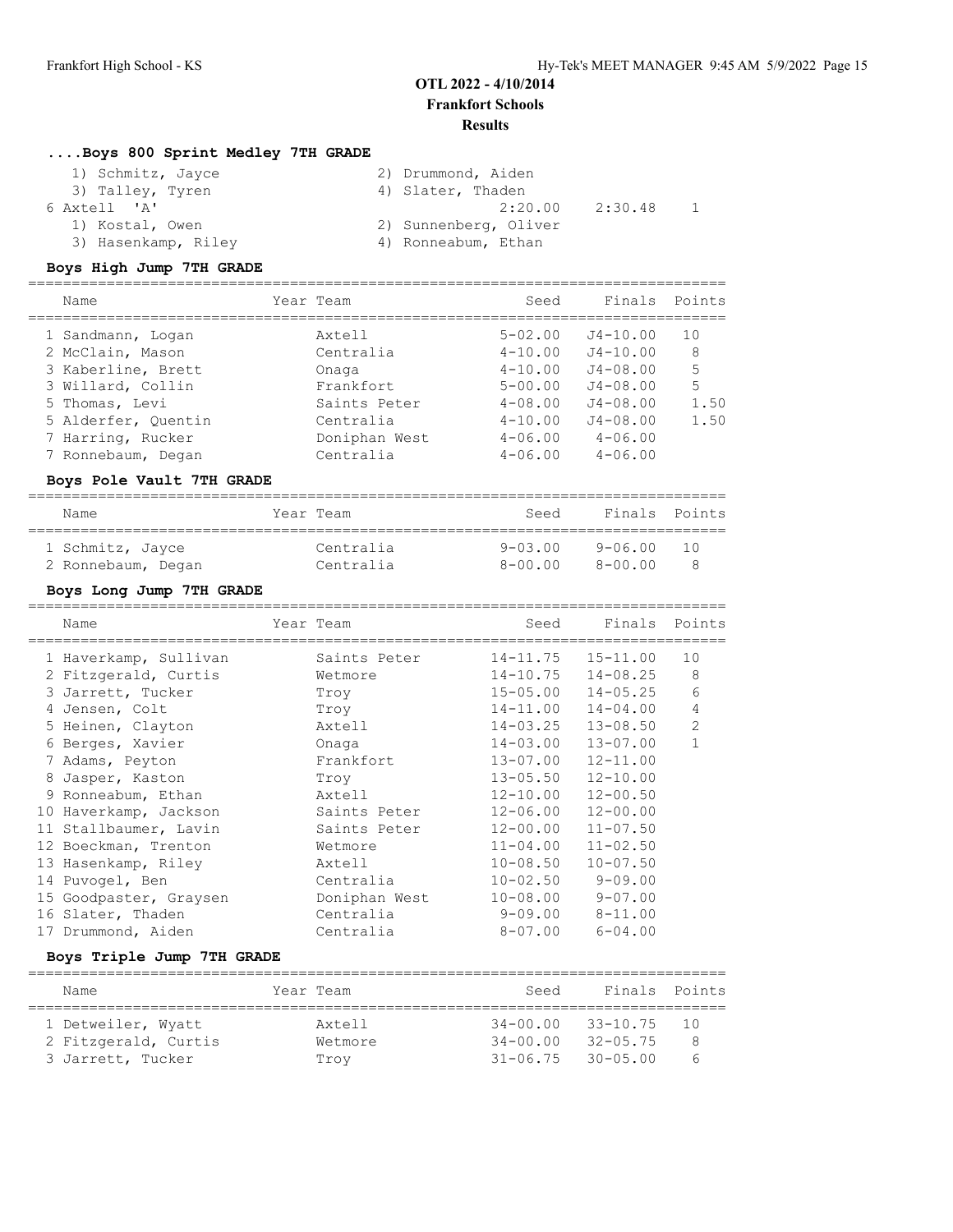## **....Boys Triple Jump 7TH GRADE**

| Onaga                                                                                                                                                                           | $29 - 03.00$ | $29 - 09.25$ | $\overline{4}$ |
|---------------------------------------------------------------------------------------------------------------------------------------------------------------------------------|--------------|--------------|----------------|
| Wetmore                                                                                                                                                                         | $28 - 07.50$ | $29 - 02.50$ | $\overline{2}$ |
| Axtell                                                                                                                                                                          | $29 - 04.50$ | $28 - 02.50$ | $\mathbf{1}$   |
| Doniphan West                                                                                                                                                                   | $28 - 10.00$ | $28 - 01.50$ |                |
| Trov                                                                                                                                                                            | $28 - 07.50$ | $28 - 00.50$ |                |
| Centralia                                                                                                                                                                       | $25 - 11.00$ | $26 - 02.00$ |                |
| Frankfort                                                                                                                                                                       | $26 - 02.00$ | $22 - 08.00$ |                |
| Centralia                                                                                                                                                                       | $21 - 00.00$ | $22 - 00.00$ |                |
| Doniphan West                                                                                                                                                                   | $23 - 06.75$ | $21 - 11.00$ |                |
| 4 Kuhlman, Tristan<br>5 Honas, Maddex<br>6 Lybarger, Joe<br>7 Ingmire, Hudson<br>8 Jasper, Kaston<br>9 Broxterman, Blake<br>10 Koch, Kale<br>11 Puvogel, Ben<br>12 Amos, Landen |              |              |                |

## **Boys Shot Put 7TH GRADE**

| Name                  | Year Team     |              | Seed |              | Finals Points |
|-----------------------|---------------|--------------|------|--------------|---------------|
| 1 Reinecke, Isaac     | Centralia     | $31 - 11.00$ |      | $31 - 07.00$ | 10            |
| 2 Clary, Tabin        | Doniphan West | $28 - 05.00$ |      | $28 - 08.50$ | 8             |
| 3 Stallbaumer, Gage   | Frankfort     | $24 - 10.50$ |      | $27 - 07.50$ | 6             |
| 4 York, Levi          | Doniphan West | 26-04.50     |      | $27 - 01.50$ | 4             |
| 5 Myers, Brady        | Doniphan West | 27-09.50     |      | $25 - 08.00$ | 1.50          |
| 5 Dixon, Storm        | Axtell        | 27-07.00     |      | $25 - 08.00$ | 1.50          |
| 7 Caffrey, Carter     | Frankfort     | $23 - 04.00$ |      | $25 - 06.50$ |               |
| 8 Horner, Ty          | Troy          | 26-06.00     |      | $25 - 05.50$ |               |
| 9 Gibson, Eli         | Doniphan West | $27 - 03.00$ |      | $24 - 08.00$ |               |
| 10 Kuhnert, Will      | Wetmore       | $23 - 07.00$ |      | $24 - 02.50$ |               |
| 11 Backman, Jack      | Frankfort     | $24 - 05.75$ |      | $23 - 08.00$ |               |
| 12 Talley, Tyren      | Centralia     | $24 - 07.00$ |      | $22 - 04.00$ |               |
| 13 Jackson, Gunner    | Frankfort     | $21 - 06.75$ |      | $22 - 00.50$ |               |
| 14 Sunnenberg, Oliver | Axtell        | 19-05.00     |      | $21 - 00.00$ |               |
| 15 Olberding, Kalin   | Centralia     | $21 - 02.25$ |      | $20 - 11.50$ |               |
| 16 Wolfe, Konner      | Troy          | $20 - 04.50$ |      | $20 - 07.50$ |               |
| 17 Peuker, Remington  | Doniphan West | 18-04.00     |      | $17 - 04.50$ |               |
| 18 Ingram, Grayden    | Doniphan West | 17-00.00     |      | $14 - 11.00$ |               |
| 19 Dixon, Xander      | Axtell        | $16 - 05.50$ |      | $14 - 07.00$ |               |
| 20 Ogg, Devlin        | Frankfort     | $15 - 10.00$ |      | $14 - 03.50$ |               |
| 21 Lamb, Konner       | Frankfort     | $10 - 05.00$ |      | $10 - 08.50$ |               |
| 22 Buster, Champ      | Doniphan West | $11 - 03.00$ |      | $10 - 00.50$ |               |

## **Boys Discus Throw 7TH GRADE**

| Name                 | Year Team     | Seed         | Finals       | Points         |
|----------------------|---------------|--------------|--------------|----------------|
| 1 Ketter, Henry      | Frankfort     | $94 - 00$    | $91 - 08$    | 10             |
| 2 Reinecke, Isaac    | Centralia     | 04-09.50     | $90 - 03.50$ | 8              |
| 3 Stallbaumer, Lavin | Saints Peter  | $91 - 07$    | 88-10        | 6              |
| 4 Horner, Ty         | Troy          | 67-04        | $71 - 09.50$ | 4              |
| 5 Caffrey, Carter    | Frankfort     | $70 - 10$    | $71 - 08.50$ | $\overline{2}$ |
| 6 Clary, Tabin       | Doniphan West | $71 - 06.50$ | $70 - 09.50$ | 1              |
| 7 Burdiek, Blaine    | Wetmore       | $81 - 04.50$ | $70 - 06.50$ |                |
| 8 Jackson, Gunner    | Frankfort     | $49 - 01.50$ | $70 - 02.50$ |                |
| 9 Holthaus, Brendan  | Saints Peter  | $80 - 09.50$ | $69 - 04.50$ |                |
| 10 Talley, Tyren     | Centralia     | $81 - 10.50$ | $63 - 11$    |                |
| 11 Dixon, Storm      | Axtell        | $71 - 05.50$ | 63-09        |                |
| 11 Backman, Jack     | Frankfort     | $67 - 04$    | $63 - 09$    |                |
| 13 Myers, Brady      | Doniphan West | $53 - 07$    | $60 - 11$    |                |
| 14 Olberding, Kalin  | Centralia     | 64-06.50     | $58 - 10.50$ |                |
|                      |               |              |              |                |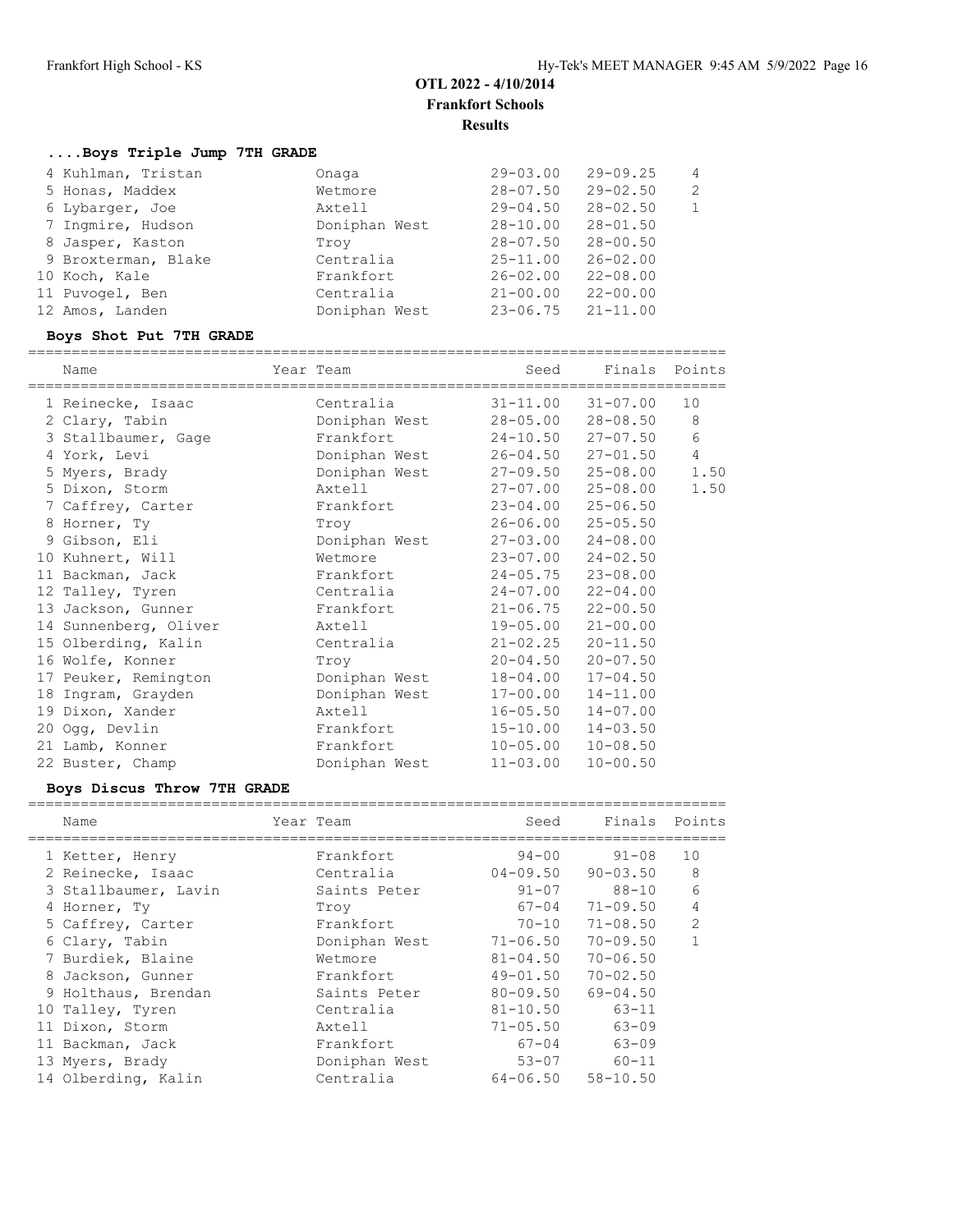===================================================================================

## **....Boys Discus Throw 7TH GRADE**

| 15 Peuker, Remington  | Doniphan West | $57 - 04.50$ | $57 - 06$    |
|-----------------------|---------------|--------------|--------------|
| 16 York, Levi         | Doniphan West | $57 - 05$    | $57 - 00.50$ |
| 17 Sunnenberg, Oliver | Axtell        | $44 - 05.50$ | $55 - 10.50$ |
| 18 Copeland, John     | Trov          | $58 - 07$    | $54 - 02$    |
| 19 Honas, Maddex      | Wetmore       |              | $51 - 07$    |
| 20 Ingram, Grayden    | Doniphan West | $37 - 00$    | $41 - 03$    |
| 21 Dixon, Xander      | Axtell        | $44 - 05$    | $40 - 00$    |
| 22 Drummond, Aiden    | Centralia     | $33 - 00$    | $29 - 01$    |
| 23 Ogg, Devlin        | Frankfort     | $38 - 00$    | $21 - 02$    |

#### **Boys 100 Meter Dash 8TH GRADE**

| Name              | Year Team     | Seed  | Finals |                | H# Points     |
|-------------------|---------------|-------|--------|----------------|---------------|
| 1 Schmitz, Landon | Axtell        | 12.95 | 12.12  | 3              | 10            |
| 2 Veach, Dustin   | Doniphan West | 12.77 | 12.14  | 3              | 8             |
| 3 Jones, Tyler    | Centralia     | 12.05 | 12.65  | 3              | 6             |
| 4 Willard, Keagyn | Frankfort     | 13.15 | 12.66  | 3              | 4             |
| 5 Daniels, Josh   | Onaga         | 12.61 | 12.69  | 3              | $\mathcal{L}$ |
| 6 Rosquist, Fred  | Frankfort     | 12.89 | 12.72  | 3              | 1             |
| 7 Albers, Michael | Doniphan West | 13.56 | 13.60  | 2              |               |
| 8 Ashburn, Sawyer | Trov          | 14.08 | 13.84  | $\overline{2}$ |               |
| 9 Tangeman, Henry | Saints Peter  | 15.14 | 14.79  | $\mathfrak{D}$ |               |
| 10 Rathert, Aiden | Trov          | 14.28 | 15.00  | 2              |               |
| 11 Horner, Nolan  | Troy          | 16.01 | 16.70  | 1              |               |
| 12 Manuel, Carter | Onaga         |       | 17.52  |                |               |
| 13 Uphaus, Logan  | Saints Peter  | 19.74 | 19.50  |                |               |
|                   |               |       |        |                |               |

#### **Boys 200 Meter Dash 8TH GRADE**

| Name               | Year Team |               | Seed  |       |               | Finals H# Points |
|--------------------|-----------|---------------|-------|-------|---------------|------------------|
| 1 Schmitz, Landon  |           | Axtell        | 26.32 | 24.95 | 2             | 1 O              |
| 2 Veach, Dustin    |           | Doniphan West | 26.64 | 25.72 | $\mathcal{L}$ | 8                |
| 3 Rosquist, Fred   |           | Frankfort     | 27.18 | 26.84 | $\mathcal{L}$ | 6                |
| 4 Strathman, Caleb |           | Saints Peter  | 27.82 | 26.99 | $\mathcal{L}$ | 4                |
| 5 Daniels, Josh    |           | Onaga         | 27.04 | 27.16 | $\mathcal{L}$ | 2                |
| 6 Talbot, Lucas    |           | Axtell        | 26.75 | 27.19 | $\mathcal{L}$ | 1                |
| 7 Willard, Keagyn  |           | Frankfort     | 27.92 | 27.45 | $\mathbf{1}$  |                  |
| 8 Rathert, Aiden   |           | Trov          | 30.91 | 30.58 | $\mathbf{1}$  |                  |
| 9 Tangeman, Henry  |           | Saints Peter  | 31.15 | 30.85 | $\mathbf{1}$  |                  |
| 10 Moore, Malakhi  |           | Doniphan West | 29.55 | 32.34 | $\mathbf{1}$  |                  |
| 11 Horner, Nolan   |           | Troy          | 36.27 | 36.67 |               |                  |
| -- Albers, Michael |           | Doniphan West | 28.27 | ΝT    |               |                  |

## **Boys 400 Meter Dash 8TH GRADE**

| Name                    | Year Team     | Seed    |         | Finals        | H# Points      |
|-------------------------|---------------|---------|---------|---------------|----------------|
| 1 Talbot, Lucas         | Axtell        | 57.19   |         | 59.81<br>2    | 10             |
| 2 Colvin, Porter        | Frankfort.    | 1:02.04 |         | 59.91         | -8             |
| 3 Fulkerson, Kristopher | Wetmore       | 1:03.54 | 1:02.03 |               | -6             |
| 4 Peterson, Kolter      | Doniphan West | 1:03.65 | 1:08.86 | $\mathcal{P}$ | $\overline{4}$ |
| 5 Kostal, Abram         | Axtell        | 1:05.00 | 1:11.15 |               | $\mathcal{L}$  |
| 6 Becker, Gradey        | Centralia     | 1:12.30 | 1:14.35 |               |                |
|                         |               |         |         |               |                |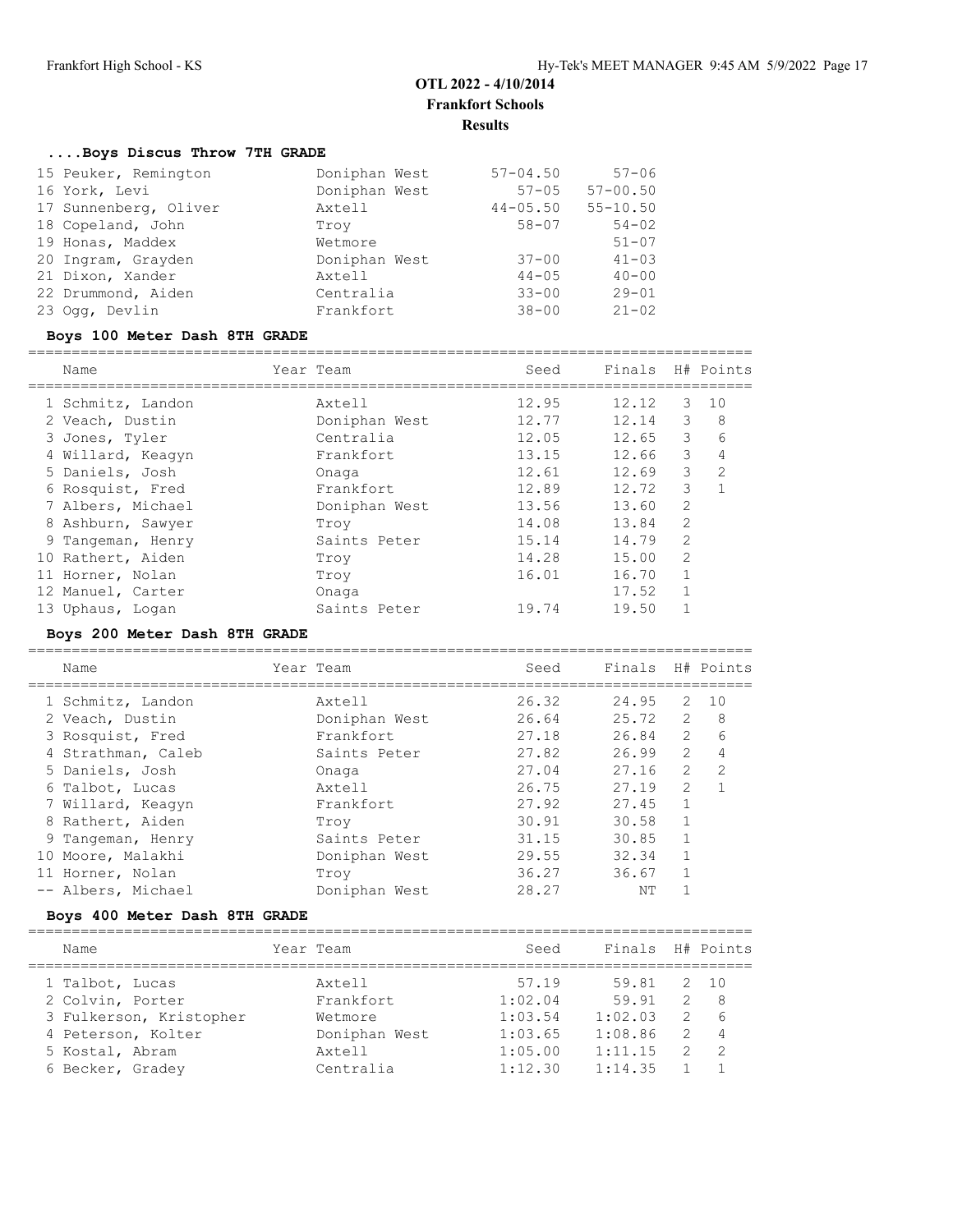================================================================================

## **....Boys 400 Meter Dash 8TH GRADE**

| 7 Moore, Malakhi  | Doniphan West | 1:07.19 | 1:17.15     | $\overline{2}$ |
|-------------------|---------------|---------|-------------|----------------|
| 8 Schober, Hunter | Centralia     | 1:26.23 | $1:56.71$ 1 |                |
| -- Idol, Isaac    | Doniphan West | 1:14.32 | NT 1        |                |

#### **Boys 800 Meter Run 8TH GRADE**

| Name                 | Year Team    | Seed    | Finals Points |     |
|----------------------|--------------|---------|---------------|-----|
| 1 Sudbeck, Kanin     | Saints Peter | 2:34.02 | 2:32.40       | 1 O |
| 2 Fulkerson, Gavin   | Wetmore      | 2:35.31 | 2:33.57       | 8   |
| 3 Geiger, Henry      | Trov         | 2:37.02 | 2:35.99       | 6   |
| 4 Nider, Koy         | Onaga        | 2:46.90 | 2:40.63       | 4   |
| 5 Shaughnessy, Colin | Axtell       | 2:44.40 | 2:46.58       |     |

#### **Boys 1600 Meter Run 8TH GRADE**

| Name               | Year Team     | Seed    | Finals Points |               |
|--------------------|---------------|---------|---------------|---------------|
| 1 Sudbeck, Kanin   | Saints Peter  | 5:36.09 | 5:34.97       | 10            |
| 2 Peterson, Kolter | Doniphan West | 5:50.09 | 5:38.01       | 8             |
| 3 Kostal, Abram    | Axtell        | 5:33.00 | 5:49.10       | 6             |
| 4 Idol, Isaac      | Doniphan West | 6:13.50 | 6:37.67       | 4             |
| 5 Heller, Landon   | Wetmore       | 6:41.70 | 6:44.46       | $\mathcal{L}$ |
| 6 Schmitz, Vince   | Saints Peter  | 6:47.07 | 7:00.69       |               |
| 7 Wegner, Isaac    | Onaga         | 7:42.70 | 7:32.09       |               |
| -- Moore, Malakhi  | Doniphan West | 6:14.14 | NΤ            |               |

## **Boys 3200 Meter Run 8TH GRADE**

| Name                    | Year Team     | Seed     | Finals   | Points       |
|-------------------------|---------------|----------|----------|--------------|
| 1 Peterson, Kolter      | Doniphan West | 12:00.34 | 11:30.00 | 1 O          |
| 2 Fulkerson, Kristopher | Wetmore       | 12:00.22 | 11:50.00 | 8            |
| 3 Kostal, Abram         | Axtell        | 12:39.13 | 12:36.00 | 6            |
| 4 Shaughnessy, Colin    | Axtell        | 13:00.00 | 13:45.00 | 4            |
| 5 Idol, Isaac           | Doniphan West | 14:45.01 | 13:47.00 | 2            |
| 6 Moore, Malakhi        | Doniphan West | 13:55.01 | 14:16.00 | $\mathbf{1}$ |
| 7 Schmitz, Vince        | Saints Peter  | 15:16.50 | 15:02.00 |              |
| 8 Michealis, Tucker     | Frankfort.    | 15:26.17 | 15:56.00 |              |

## **Boys 100 Meter Hurdles 8TH GRADE**

| Name                 | Year Team    | Seed  | Finals H# Points |               |                |
|----------------------|--------------|-------|------------------|---------------|----------------|
| 1 Schmitz, Landon    | Axtell       |       | 14.59            |               | 1 10           |
| 2 Schmitz, Kamden    | Saints Peter | 16.64 | 15.90            | $\mathcal{L}$ | - 8            |
| 3 Jones, Tyler       | Centralia    | 16.76 | 16.03            | 2             | 6              |
| 4 Anderson, Wes      | Frankfort.   | 17.12 | 17.08            | $\mathcal{P}$ | $\overline{4}$ |
| 5 Deters, Wade       | Centralia    | 20.44 | 18.80            | $\mathcal{P}$ | $\mathcal{P}$  |
| 6 Shaughnessy, Colin | Axtell       |       | 19.29            |               |                |
| 7 Duryea, Caleb      | Wetmore      | 21.94 | 19.67            | $\mathcal{L}$ |                |
|                      |              |       |                  |               |                |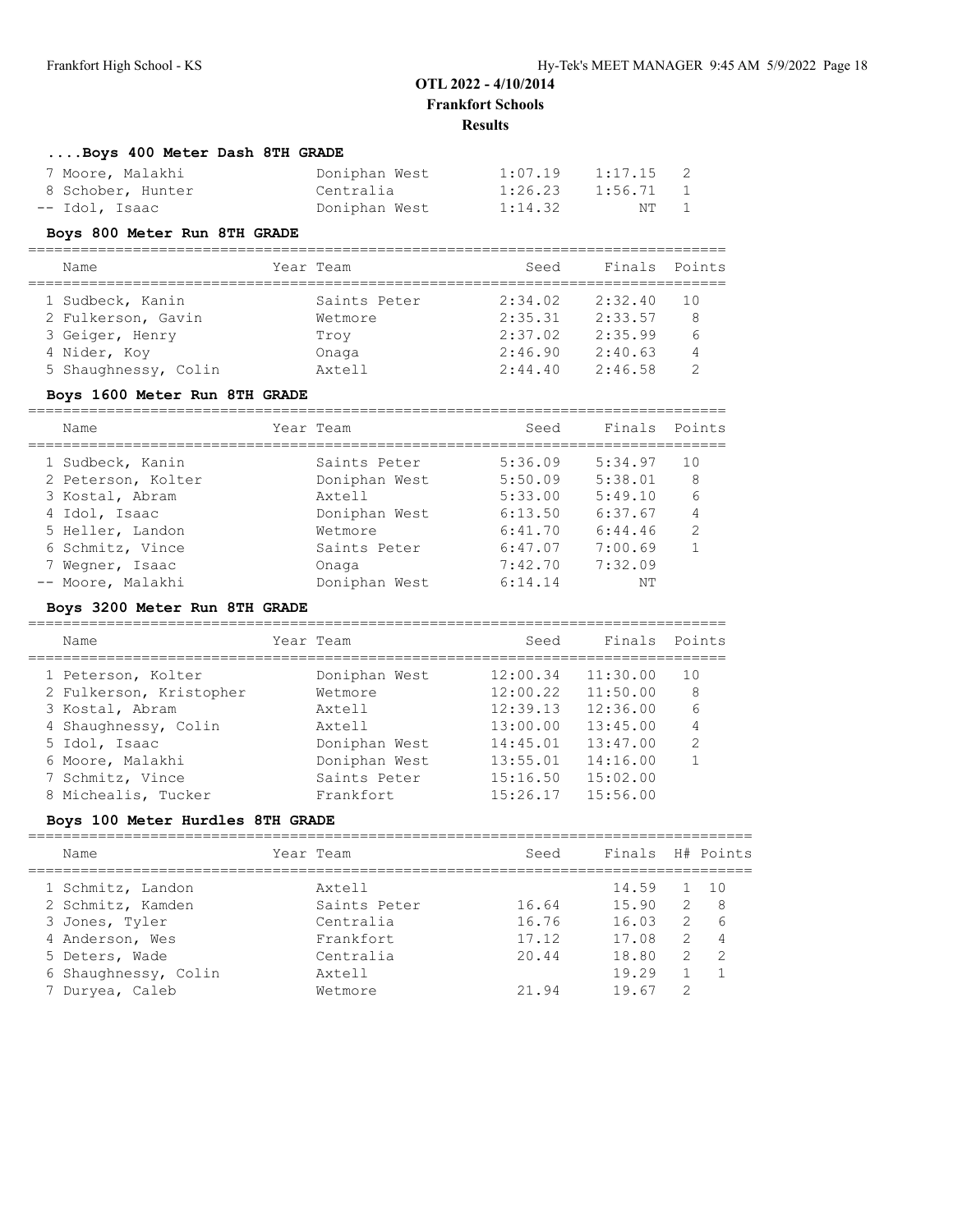# **OTL 2022 - 4/10/2014**

# **Frankfort Schools**

## **Results**

# **Boys 4x100 Meter Relay 8TH GRADE**

|                                                                                                                                                                                                                                                                                              |                                                                                                                                                                                                                                                                                                                                                                                        | ========                    |                   |
|----------------------------------------------------------------------------------------------------------------------------------------------------------------------------------------------------------------------------------------------------------------------------------------------|----------------------------------------------------------------------------------------------------------------------------------------------------------------------------------------------------------------------------------------------------------------------------------------------------------------------------------------------------------------------------------------|-----------------------------|-------------------|
| Team<br>===============================                                                                                                                                                                                                                                                      | Seed                                                                                                                                                                                                                                                                                                                                                                                   | Finals                      | Points            |
| ' A'<br>1 Frankfort                                                                                                                                                                                                                                                                          | 52.08                                                                                                                                                                                                                                                                                                                                                                                  | ==================<br>50.81 | 10                |
| 1) Anderson, Wes                                                                                                                                                                                                                                                                             | 2) Studer, Mac                                                                                                                                                                                                                                                                                                                                                                         |                             |                   |
| 3) Rosquist, Fred                                                                                                                                                                                                                                                                            | 4) Willard, Keagyn                                                                                                                                                                                                                                                                                                                                                                     |                             |                   |
| 2 Saints Peter and Paul<br>'A'                                                                                                                                                                                                                                                               | 52.74                                                                                                                                                                                                                                                                                                                                                                                  | 51.79                       | 8                 |
| 1) Deters, Logan                                                                                                                                                                                                                                                                             | 2) Sudbeck, Ben                                                                                                                                                                                                                                                                                                                                                                        |                             |                   |
| 3) Schmitz, Kamden                                                                                                                                                                                                                                                                           | 4) Strathman, Caleb                                                                                                                                                                                                                                                                                                                                                                    |                             |                   |
| 3 Troy 'A'                                                                                                                                                                                                                                                                                   | 55.20                                                                                                                                                                                                                                                                                                                                                                                  | 53.30                       | 6                 |
| 1) Ashburn, Sawyer                                                                                                                                                                                                                                                                           | 2) Engemann, Hunter                                                                                                                                                                                                                                                                                                                                                                    |                             |                   |
| 3) Rosenberger, Caden                                                                                                                                                                                                                                                                        | 4) McKittrick, Marcus                                                                                                                                                                                                                                                                                                                                                                  |                             |                   |
| 4 Centralia<br>' A'                                                                                                                                                                                                                                                                          | 55.77                                                                                                                                                                                                                                                                                                                                                                                  | 54.25                       | 4                 |
| 1) Becker, Gradey                                                                                                                                                                                                                                                                            | 2) Talley, Aidan                                                                                                                                                                                                                                                                                                                                                                       |                             |                   |
| 3) Bachman, Lee                                                                                                                                                                                                                                                                              | 4) Jones, Tyler                                                                                                                                                                                                                                                                                                                                                                        |                             |                   |
| 5 Onaga 'A'                                                                                                                                                                                                                                                                                  | 56.67                                                                                                                                                                                                                                                                                                                                                                                  | 54.94                       | 2                 |
| 1) Venneberg, Keagan                                                                                                                                                                                                                                                                         | 2) Kolterman, Gavin                                                                                                                                                                                                                                                                                                                                                                    |                             |                   |
| 3) Blacksmith, Maddix                                                                                                                                                                                                                                                                        | 4) Daniels, Josh                                                                                                                                                                                                                                                                                                                                                                       |                             |                   |
| Boys 4x200 Meter Relay 8TH GRADE                                                                                                                                                                                                                                                             |                                                                                                                                                                                                                                                                                                                                                                                        |                             |                   |
|                                                                                                                                                                                                                                                                                              |                                                                                                                                                                                                                                                                                                                                                                                        |                             |                   |
| Team                                                                                                                                                                                                                                                                                         | Seed                                                                                                                                                                                                                                                                                                                                                                                   | Finals                      | Points            |
| 1 Onaga<br>$\mathsf{A}$                                                                                                                                                                                                                                                                      | 1:55.70                                                                                                                                                                                                                                                                                                                                                                                | 1:58.59                     | 10                |
| 1) Valburg, Graham                                                                                                                                                                                                                                                                           | 2) Venneberg, Keagan                                                                                                                                                                                                                                                                                                                                                                   |                             |                   |
| 3) Blacksmith, Maddix                                                                                                                                                                                                                                                                        | 4) Daniels, Josh                                                                                                                                                                                                                                                                                                                                                                       |                             |                   |
| 2 Centralia<br>$^{\prime}$ A $^{\prime}$                                                                                                                                                                                                                                                     | 2:01.74                                                                                                                                                                                                                                                                                                                                                                                | 2:00.33                     | 8                 |
| 1) Becker, Gradey                                                                                                                                                                                                                                                                            | 2) Bachman, Lee                                                                                                                                                                                                                                                                                                                                                                        |                             |                   |
| 3) Talley, Aidan                                                                                                                                                                                                                                                                             | 4) Deters, Wade                                                                                                                                                                                                                                                                                                                                                                        |                             |                   |
| 3 Frankfort<br>$\mathsf{A}$                                                                                                                                                                                                                                                                  | 2:05.00                                                                                                                                                                                                                                                                                                                                                                                | 2:03.92                     | 6                 |
| 1) Michealis, Tucker                                                                                                                                                                                                                                                                         | 2) Studer, Mac                                                                                                                                                                                                                                                                                                                                                                         |                             |                   |
| 3) Hull, Simon                                                                                                                                                                                                                                                                               | 4) Colvin, Porter                                                                                                                                                                                                                                                                                                                                                                      |                             |                   |
| <b>Boys 800 Sprint Medley 8TH GRADE</b>                                                                                                                                                                                                                                                      |                                                                                                                                                                                                                                                                                                                                                                                        |                             |                   |
| Team                                                                                                                                                                                                                                                                                         | Seed                                                                                                                                                                                                                                                                                                                                                                                   | Finals                      | H# Points         |
|                                                                                                                                                                                                                                                                                              |                                                                                                                                                                                                                                                                                                                                                                                        |                             |                   |
| $^{\prime}$ A $^{\prime}$<br>1 Frankfort                                                                                                                                                                                                                                                     | 2:00.48                                                                                                                                                                                                                                                                                                                                                                                | 1:55.86                     | 2<br>10           |
| 1) Anderson, Wes                                                                                                                                                                                                                                                                             | 2) Studer, Mac                                                                                                                                                                                                                                                                                                                                                                         |                             |                   |
| 3) Rosquist, Fred                                                                                                                                                                                                                                                                            | 4) Colvin, Porter                                                                                                                                                                                                                                                                                                                                                                      |                             |                   |
| 2 Troy 'A'                                                                                                                                                                                                                                                                                   | 2:10.00                                                                                                                                                                                                                                                                                                                                                                                | 2:01.59                     | 8<br>$\mathbf{1}$ |
| 1) Rosenberger, Caden<br>$21.56 - 36 = 77.2 + 1.25 + 1.25 + 1.25 + 1.25 + 1.25 + 1.25 + 1.25 + 1.25 + 1.25 + 1.25 + 1.25 + 1.25 + 1.25 + 1.25 + 1.25 + 1.25 + 1.25 + 1.25 + 1.25 + 1.25 + 1.25 + 1.25 + 1.25 + 1.25 + 1.25 + 1.25 + 1.25 + 1.25 + 1.25 + 1.25 + 1.25 + 1.25 + 1.25 + 1.25 +$ | 2) Engemann, Hunter<br>$\overline{11}$ $\overline{12}$ $\overline{13}$ $\overline{14}$ $\overline{15}$ $\overline{15}$ $\overline{15}$ $\overline{15}$ $\overline{15}$ $\overline{15}$ $\overline{15}$ $\overline{15}$ $\overline{15}$ $\overline{15}$ $\overline{15}$ $\overline{15}$ $\overline{15}$ $\overline{15}$ $\overline{15}$ $\overline{15}$ $\overline{15}$ $\overline{15}$ |                             |                   |
|                                                                                                                                                                                                                                                                                              |                                                                                                                                                                                                                                                                                                                                                                                        |                             |                   |

| 2 Troy 'A'                  | 2:10.00                  | 2:01.59 1     |   | - 8            |
|-----------------------------|--------------------------|---------------|---|----------------|
| 1) Rosenberger, Caden       | 2) Engemann, Hunter      |               |   |                |
| 3) McKittrick, Marcus       | 4) Geiger, Henry         |               |   |                |
| 3 Wetmore 'A'               | $2:05.40$ $2:02.08$ 1    |               |   | - 6            |
| 1) Heller, Landon           | 2) Fulkerson, Gavin      |               |   |                |
| 3) Duryea, Caleb            | 4) Fulkerson, Kristopher |               |   |                |
| 4 Saints Peter and Paul 'A' | 1:56.60                  | $2:04.01$ 2 4 |   |                |
| 1) Deters, Logan            | 2) Schmitz, Kamden       |               |   |                |
| 3) Sudbeck, Kanin           | 4) Tangeman, Henry       |               |   |                |
| 5 Onaga 'A'                 | 2:05.30                  | $2:09.48$ 2 2 |   |                |
| 1) Valburg, Graham          | 2) Kolterman, Gavin      |               |   |                |
| 3) Blacksmith, Maddix       | 4) Venneberg, Keagan     |               |   |                |
| 6 Doniphan West 'A'         | 2:04.25                  | 2:12.91       | 2 | $\overline{1}$ |
| 1) Idol, Isaac              | 2) Allen, Parker         |               |   |                |
| 3) Allen, Hudson            | 4) Peterson, Kolter      |               |   |                |
| 7 Centralia 'A'             | 2:18.00                  | 2:35.30       |   |                |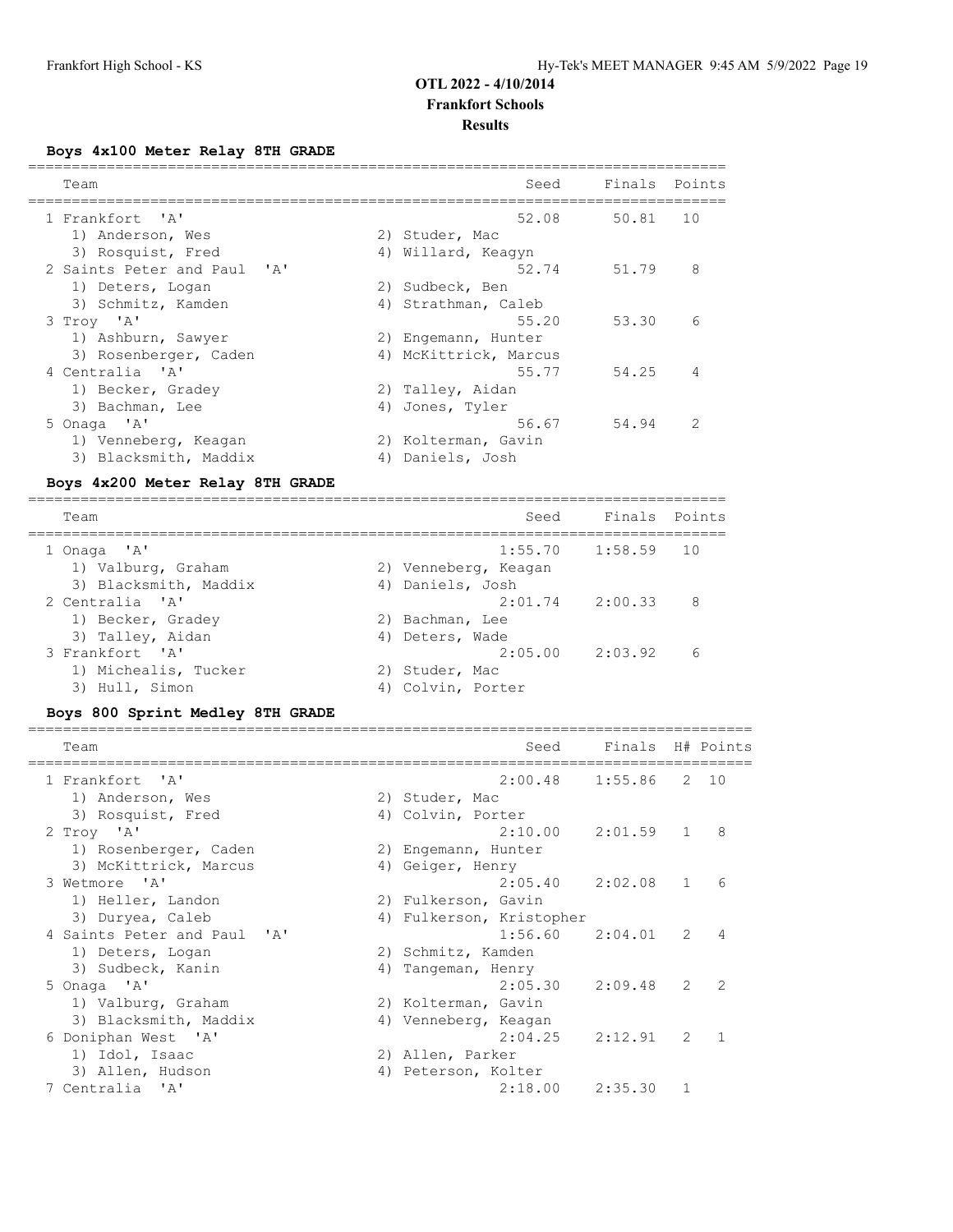## **....Boys 800 Sprint Medley 8TH GRADE**

| 1) Deters, Wade    | 2) Durland, Cole |
|--------------------|------------------|
| 3) Schober, Hunter | 4) Figge, Dylan  |

## **Boys High Jump 8TH GRADE**

| Name               | Year Team    | Seed        |              | Finals Points |
|--------------------|--------------|-------------|--------------|---------------|
| 1 Talbot, Lucas    | Axtell       | $5 - 02.00$ | J5-04.00     | 1 O           |
| 2 Strathman, Caleb | Saints Peter | $5 - 04.00$ | $J5 - 04.00$ | 8             |
| 3 Willard, Keagyn  | Frankfort.   | $4 - 10.00$ | $5 - 00.00$  | 6             |
| 4 Engemann, Hunter | Trov         | $5 - 00.00$ | $4 - 10.00$  | 3             |
| 4 Sudbeck, Ben     | Saints Peter | $5 - 02.00$ | $4 - 10.00$  | 3             |
| 6 Bachman, Lee     | Centralia    | $5 - 00.00$ | $4 - 08.00$  |               |
| 7 Ashburn, Sawyer  | Trov         | $4 - 10.00$ | $4 - 06.00$  |               |

## **Boys Pole Vault 8TH GRADE**

| Name             | Year Team | Seed    | Finals Points |  |
|------------------|-----------|---------|---------------|--|
| 1 Becker, Gradey | Centralia | 7-06.00 | 9-00.00 10    |  |

## **Boys Long Jump 8TH GRADE**

| Name                    | Year Team     | Seed         | Finals Points |              |
|-------------------------|---------------|--------------|---------------|--------------|
| 1 Veach, Dustin         | Doniphan West | $17 - 09.50$ | $17 - 05.00$  | 10           |
| 2 Sudbeck, Ben          | Saints Peter  | $16 - 09.00$ | $16 - 05.00$  | 7            |
| 2 Strathman, Caleb      | Saints Peter  | 16-02.00     | $16 - 05.00$  | 7            |
| 4 Engemann, Hunter      | Troy          | $14 - 04.50$ | $16 - 02.00$  | 4            |
| 5 Talbot, Lucas         | Axtell        | $16 - 02.00$ | $15 - 01.00$  | $\mathbf{2}$ |
| 6 Geiger, Henry         | Troy          | 14-08.75     | $14 - 07.50$  | $\mathbf{1}$ |
| 7 Albers, Michael       | Doniphan West | $15 - 04.00$ | $14 - 04.50$  |              |
| 8 Jones, Tyler          | Centralia     | $15 - 02.00$ | $14 - 03.00$  |              |
| 9 Bachman, Lee          | Centralia     | $14 - 00.50$ | $14 - 00.00$  |              |
| 10 Winter, Ty           | Centralia     | 14-04.00     | $13 - 07.50$  |              |
| 11 Heller, Landon       | Wetmore       | $13 - 02.50$ | $13 - 05.00$  |              |
| 12 Hall, Lane           | Troy          | $13 - 00.00$ | $13 - 03.50$  |              |
| 13 Fulkerson, Gavin     | Wetmore       | $13 - 10.50$ | $12 - 10.00$  |              |
| 14 Rottinghaus, Charlie | Saints Peter  | $12 - 08.00$ | $12 - 05.00$  |              |
| 15 Nider, Koy           | Onaga         | $12 - 09.00$ | $11 - 08.00$  |              |
| 16 Michealis, Tucker    | Frankfort     | $11 - 06.50$ | $11 - 00.50$  |              |
| 17 Wegner, Isaac        | Onaqa         | $11 - 00.00$ | $10 - 00.50$  |              |
| 18 Manuel, Carter       | Onaga         |              | $9 - 02.00$   |              |
| 19 Schober, Hunter      | Centralia     | $6 - 06.00$  | $6 - 01.00$   |              |

#### **Boys Triple Jump 8TH GRADE**

| Name              | Year Team     | Seed         | Finals Points |                |
|-------------------|---------------|--------------|---------------|----------------|
| 1 Schmitz, Landon | Axtell        | $39 - 10.00$ | $37 - 09.50$  | 10             |
| 2 Veach, Dustin   | Doniphan West | $35 - 04.25$ | $35 - 04.50$  | 8              |
| 3 Colvin, Porter  | Frankfort     | $32 - 09.50$ | $32 - 11.50$  | 6              |
| 4 Schmitz, Kamden | Saints Peter  | $32 - 08.50$ | $32 - 09.00$  | 4              |
| 5 Albers, Michael | Doniphan West | $29 - 11.50$ | $31 - 08.50$  | $\overline{2}$ |
| 6 Winter, Ty      | Centralia     | $31 - 10.50$ | $31 - 08.00$  |                |
|                   |               |              |               |                |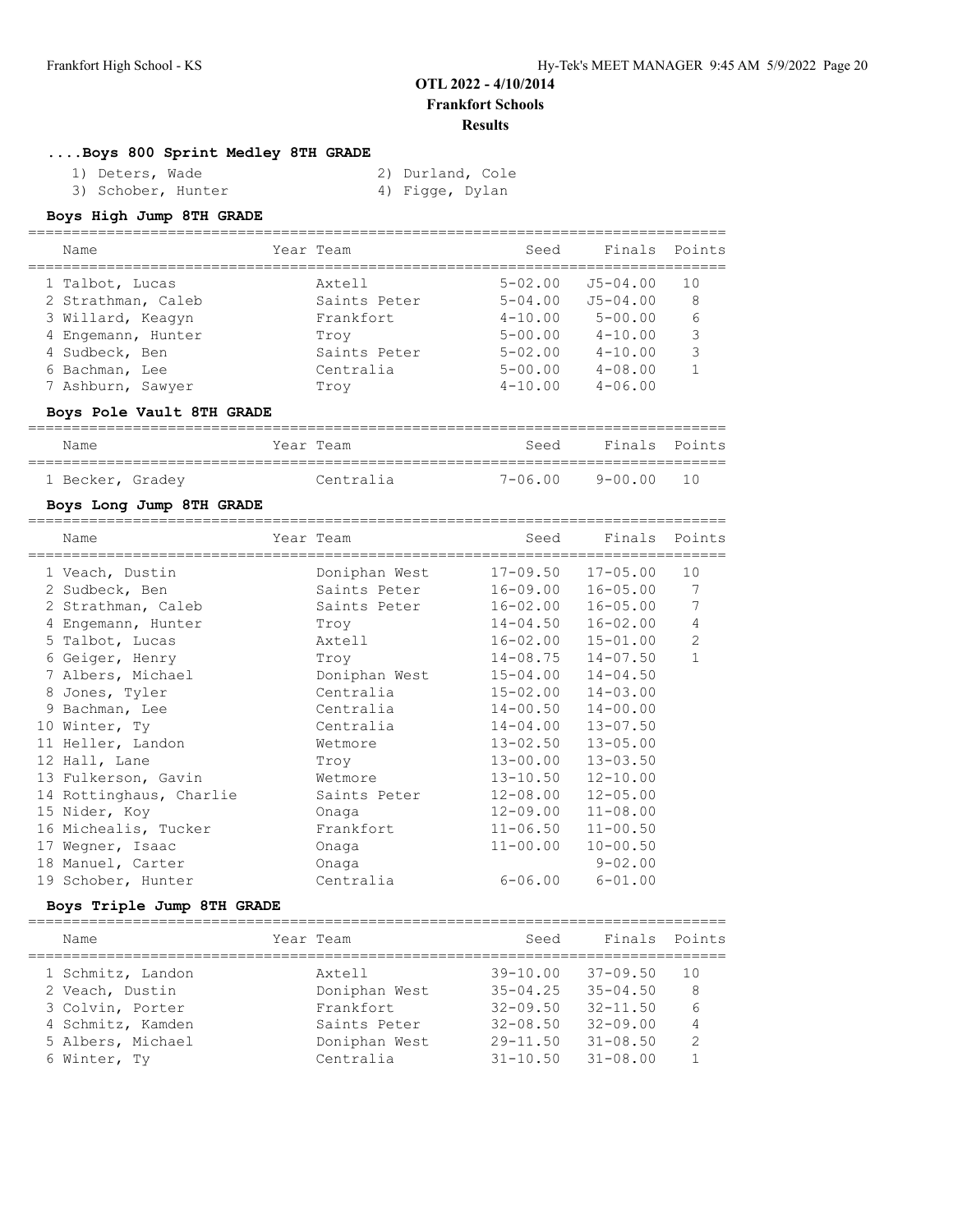## **....Boys Triple Jump 8TH GRADE**

| 7 Hall, Lane            | Troy         | $31 - 03.00$ | $31 - 02.50$ |
|-------------------------|--------------|--------------|--------------|
| 8 Rosenberger, Caden    | Trov         | $32 - 07.25$ | $30 - 09.50$ |
| 9 Fulkerson, Gavin      | Wetmore      | $30 - 04.00$ | $30 - 06.50$ |
| 10 Shaughnessy, Colin   | Axtell       | $32 - 01.50$ | $29 - 11.50$ |
| 11 Heller, Landon       | Wetmore      | $29 - 09.00$ | $29 - 03.50$ |
| 12 Ashburn, Sawyer      | Troy         | $28 - 00.00$ | $27 - 11.00$ |
| 13 Rottinghaus, Charlie | Saints Peter | $27 - 07.00$ | $25 - 07.00$ |
| 14 Schmitz, Vince       | Saints Peter | $21 - 08.00$ | $21 - 11.50$ |
| 15 Uphaus, Logan        | Saints Peter | $20 - 00.00$ | $19 - 09.00$ |

## **Boys Shot Put 8TH GRADE**

| Name                 | Year Team |               | Seed         | Finals       | Points         |
|----------------------|-----------|---------------|--------------|--------------|----------------|
| 1 Deters, Logan      |           | Saints Peter  | $40 - 01.25$ | $40 - 03.00$ | 10             |
| 2 Kolterman, Gavin   |           | Onaga         | $40 - 03.50$ | $38 - 07.00$ | 8              |
| 3 McKittrick, Marcus |           | Troy          | 39-00.00     | 38-06.00     | 6              |
| 4 Deters, Wade       |           | Centralia     | $34 - 01.00$ | $36 - 04.50$ | 4              |
| 5 Sudbeck, Ben       |           | Saints Peter  | $40 - 11.50$ | $36 - 01.00$ | $\overline{c}$ |
| 6 Clary, Ryker       |           | Doniphan West | $35 - 03.00$ | $33 - 06.00$ | 1              |
| 7 Talley, Aidan      |           | Centralia     | $33 - 00.50$ | $32 - 11.50$ |                |
| 8 Robinson, Cohen    |           | Doniphan West | $31 - 09.00$ | $30 - 06.50$ |                |
| 9 Rathert, Aiden     |           | Troy          | 29-08.00     | $29 - 08.00$ |                |
| 10 Luedke, Colton    |           | Troy          | 29-03.00     | $29 - 05.00$ |                |
| 11 Figge, Dylan      |           | Centralia     | 28-10.00     | $27 - 05.50$ |                |
| 12 Duryea, Caleb     |           | Wetmore       | 27-09.00     | $27 - 02.50$ |                |
| 13 Deters, Cole      |           | Saints Peter  | $26 - 01.00$ | $27 - 00.75$ |                |
| 14 Hull, Simon       |           | Frankfort     | $27 - 10.50$ | $25 - 11.50$ |                |
| 15 Poell, Brayden    |           | Onaga         | $25 - 01.50$ | $25 - 05.25$ |                |
| 16 Allen, Parker     |           | Doniphan West | $27 - 04.00$ | $25 - 01.00$ |                |
| 17 Massie, Luke      |           | Frankfort     | $22 - 00.25$ | $23 - 07.00$ |                |
| 18 Knowles, Jaron    |           | Axtell        | $24 - 09.25$ | $23 - 00.50$ |                |
| 19 Durland, Cole     |           | Centralia     | $21 - 11.00$ | $20 - 08.25$ |                |
| 20 Allen, Hudson     |           | Doniphan West | $24 - 01.00$ | $8 - 10.50$  |                |

## **Boys Discus Throw 8TH GRADE**

|    | Name                 | Year Team     | Seed         | Finals       | Points         |
|----|----------------------|---------------|--------------|--------------|----------------|
|    | 1 Kolterman, Gavin   | Onaga         | $126 - 06$   | $117 - 09$   | 10             |
|    | 2 Deters, Logan      | Saints Peter  | $122 - 10$   | $113 - 07$   | 8              |
|    | 3 Anderson, Wes      | Frankfort     | $115 - 11$   | $111 - 06$   | 6              |
|    | 4 Talley, Aidan      | Centralia     | $103 - 09$   | $106 - 11$   | 4              |
|    | 5 Studer, Mac        | Frankfort     | $91 - 11$    | $104 - 07$   | $\overline{2}$ |
|    | 6 McKittrick, Marcus | Troy          | $114 - 11$   | $102 - 11$   | 1              |
|    | 7 Luedke, Colton     | Troy          | $85 - 11$    | $89 - 10$    |                |
|    | 8 Robinson, Cohen    | Doniphan West | $75 - 03$    | $75 - 00$    |                |
|    | 9 Hull, Simon        | Frankfort     | $86 - 01$    | $74 - 09$    |                |
| 10 | Deters, Cole         | Saints Peter  | $80 - 06$    | $73 - 01$    |                |
|    | 11 Figge, Dylan      | Centralia     | $81 - 09.50$ | $71 - 09.50$ |                |
|    | 12 Durland, Cole     | Centralia     | $70 - 04$    | $70 - 04$    |                |
|    | 13 Poell, Brayden    | Onaga         | $48 - 09$    | $67 - 06$    |                |
|    | 14 Allen, Parker     | Doniphan West | 76-01        | $67 - 04.50$ |                |
|    | 15 Knowles, Jaron    | Axtell        | $71 - 06.50$ | $67 - 00$    |                |
|    | 16 Horner, Nolan     | Troy          | $66 - 09$    | $63 - 00$    |                |